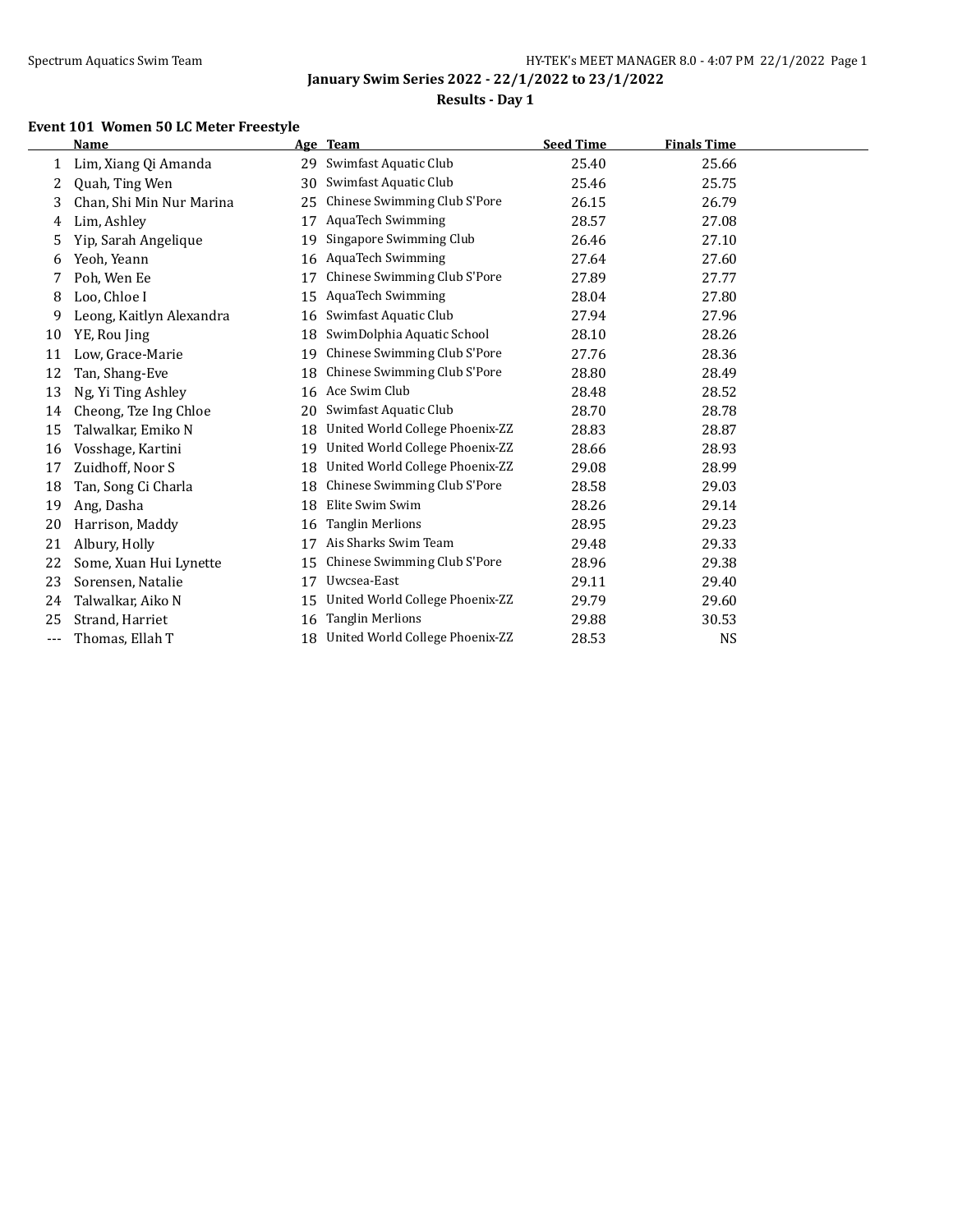## **Results - Day 1**

### **Event 102 Men 50 LC Meter Freestyle**

|       | <b>Name</b>            |    | Age Team                        | <b>Seed Time</b> | <b>Finals Time</b> |
|-------|------------------------|----|---------------------------------|------------------|--------------------|
| 1     | Teong, Tzen Wei        | 25 | <b>AquaTech Swimming</b>        | 22.07            | 22.77              |
| 2     | Tan, Jonathan          | 20 | <b>AquaTech Swimming</b>        | 22.12            | 22.92              |
| 3     | Azman, Ardi            | 19 | Aquarian Aquatic School         | 24.53            | 23.70              |
| 4     | Lim, Glen              | 20 | <b>AquaTech Swimming</b>        | 24.27            | 23.84              |
| 5     | Loo, Russell           | 17 | <b>AquaTech Swimming</b>        | 24.11            | 23.92              |
| 6     | Neo, Wei Wen Randall   | 17 | Chinese Swimming Club S'Pore    | 24.13            | 24.21              |
| 7     | Tan, Zachary Yi Qiang  | 18 | Chinese Swimming Club S'Pore    | 24.07            | 24.53              |
| 8     | Koo, Yingxuan Gabriel  | 17 | Aquatic Performance Swim Club   | 24.57            | 24.54              |
| 9     | Schuster, Connor       | 17 | Aquatic Performance Swim Club   | 24.55            | 24.70              |
| 10    | Yuen, Ethan, Fong Seng | 17 | <b>AquaTech Swimming</b>        | 25.24            | 24.72              |
| 11    | Fo, En Rui             | 17 | <b>AquaTech Swimming</b>        | 24.61            | 24.73              |
| 12    | Thorman, Harri         | 19 | <b>AquaTech Swimming</b>        | 24.74            | 24.74              |
| 13    | Yoong, Jia Zhong Jadon | 17 | Swimfast Aquatic Club           | 24.82            | 24.75              |
| 14    | Ong, Wei Ern Jordan    | 17 | Ace Swim Club                   | 24.38            | 24.76              |
| $*15$ | Gerber, Jakob N        | 16 | United World College Phoenix-ZZ | 24.96            | 24.88              |
| $*15$ | Seah, Lucas            | 16 | Aquatic Performance Swim Club   | 24.89            | 24.88              |
| 17    | Yeoh, Justin Quinton   | 15 | Aquatic Performance Swim Club   | 24.93            | 24.97              |
| 18    | Mikael, Deryl          | 18 | Aquatic Performance Swim Club   | 24.97            | 25.02              |
| 19    | Chee, Alden            | 18 | Swimfast Aquatic Club           | 25.12            | 25.07              |
| 20    | Lee, Pete Xuan Xian    | 17 | Aquatic Performance Swim Club   | 24.79            | 25.11              |
| 21    | Yong, Keane            | 17 | <b>AquaTech Swimming</b>        | 25.31            | 25.15              |
| 22    | Lin, Hayden            | 17 | <b>AquaTech Swimming</b>        | 25.82            | 25.16              |
| 23    | Ng, Hong Jun           | 19 | Red Dot Penguins                | 25.73            | 25.25              |
| 24    | Yong, Zen An Kim       | 18 | Pacific Swimming Club-ZZ        | 25.11            | 25.29              |
| 25    | Sin, Luke Kai Jie      | 18 | Aquatic Masters Swim Club       | 25.04            | 25.53              |
| 26    | Lim, Brien             | 19 | Elite Swim Swim                 | 25.26            | 25.58              |
| 27    | Kok, Kiat Xuan         | 28 | J60 Swim                        | 25.17            | 25.65              |
| 28    | Yeo, Timothy           | 18 | Singapore Swimming Club         | 25.12            | 25.69              |
| 29    | Lim, Chen Kiat Cavan   | 18 | Singapore Swimming Club         | 26.16            | 25.72              |
| 30    | Ang, Kai Ze Kai        | 19 | Aquatic Performance Swim Club   | 26.17            | 26.19              |
| 31    | Gruen, Spencer Y       | 18 | United World College Phoenix-ZZ | 25.68            | 26.30              |
|       |                        |    |                                 |                  |                    |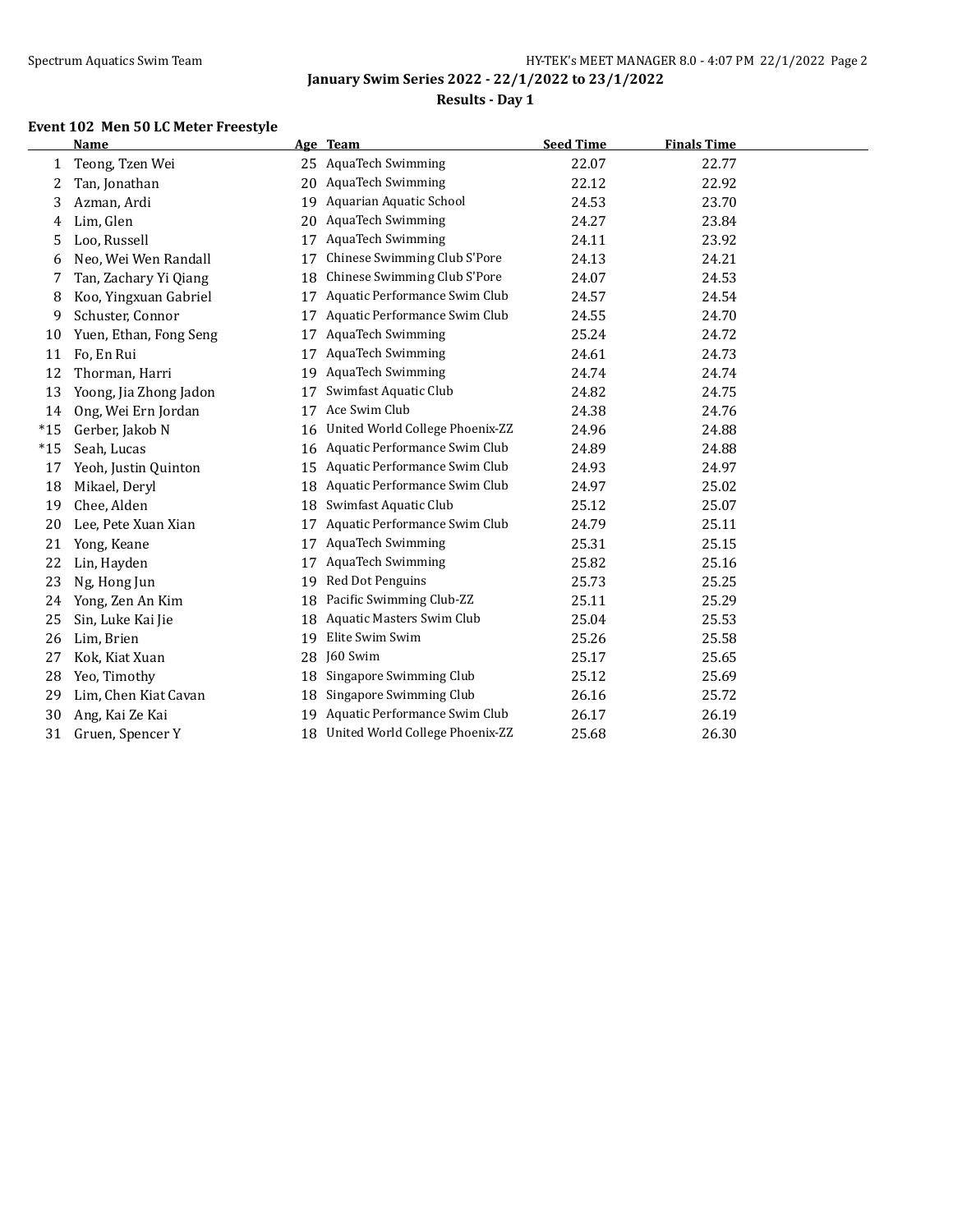**Results - Day 1**

### **Event 103 Women 100 LC Meter Breaststroke**

|    | <b>Name</b>                | Age Team                           | <b>Seed Time</b> | <b>Finals Time</b> |  |
|----|----------------------------|------------------------------------|------------------|--------------------|--|
|    | 1 Soosai, Alicia L         | 19 Singapore Swimming Club         | 1:14.16          | 1:14.44            |  |
|    | 34.53                      | 1:14.44 (39.91)                    |                  |                    |  |
| 2  | Ng, Phoebe                 | 15 AquaTech Swimming               | 1:14.95          | 1:14.62            |  |
|    | 34.56                      | 1:14.62 (40.06)                    |                  |                    |  |
|    |                            | 17 Aquatic Performance Swim Club   |                  |                    |  |
| 3  | Zaman, Ria                 |                                    | 1:14.46          | 1:15.72            |  |
|    | 35.54                      | 1:15.72 (40.18)                    |                  |                    |  |
| 4  | Chong, Melanie             | 16 Chinese Swimming Club S'Pore    | 1:12.94          | 1:16.08            |  |
|    | 35.88                      | 1:16.08 (40.20)                    |                  |                    |  |
| 5  | Chew, Yuhuan Lauren        | 19 Chinese Swimming Club S'Pore    | 1:15.19          | 1:17.02            |  |
|    | 35.43                      | 1:17.02 (41.59)                    |                  |                    |  |
| 6  | Lim, Ashley                | 17 AquaTech Swimming               | 1:21.29          | 1:17.76            |  |
|    | 36.51                      | 1:17.76 (41.25)                    |                  |                    |  |
| 7  | Mayuzumi, Julia            | 19 The American Club               | 1:18.13          | 1:18.13            |  |
|    | 35.62                      | 1:18.13 (42.51)                    |                  |                    |  |
| 8  | Ng, Xin Li Amanda          | 15 Chinese Swimming Club S'Pore    | 1:17.62          | 1:18.31            |  |
|    | 36.93                      | 1:18.31 (41.38)                    |                  |                    |  |
| 9  | Cheah, Jia Ying Isabelle   | 15 Singapore Swimming Club         | 1:17.91          | 1:18.73            |  |
|    |                            |                                    |                  |                    |  |
|    | 37.32                      | 1:18.73 (41.41)                    |                  |                    |  |
| 10 | Yeo, Bonnie                | 18 Chinese Swimming Club S'Pore    | 1:18.66          | 1:18.75            |  |
|    | 36.93                      | 1:18.75 (41.82)                    |                  |                    |  |
| 11 | Ong, Li Yan Emily          | 14 Chinese Swimming Club S'Pore    | 1:17.64          | 1:19.17            |  |
|    | 37.73                      | 1:19.17 (41.44)                    |                  |                    |  |
|    | 12 Low, Grace-Marie        | 19 Chinese Swimming Club S'Pore    | 1:16.33          | 1:19.21            |  |
|    | 37.66                      | 1:19.21 (41.55)                    |                  |                    |  |
|    | 13 Liau, Jing Xuan Claresa | 18 Chinese Swimming Club S'Pore    | 1:18.43          | 1:19.28            |  |
|    | 37.67                      | 1:19.28 (41.61)                    |                  |                    |  |
|    | 14 Lye, Li Tong Madeline   | 19 Swimfast Aquatic Club           | 1:17.16          | 1:19.56            |  |
|    | 37.43                      | 1:19.56 (42.13)                    |                  |                    |  |
|    | 15 Izam, Zahra             | 13 Elite Swim Swim                 | 1:20.40          | 1:20.54            |  |
|    | 38.78                      | 1:20.54 (41.76)                    |                  |                    |  |
|    | 16 Low, Marianne           | 17 Chinese Swimming Club S'Pore    | 1:21.29          | 1:20.78            |  |
|    | 37.34                      | 1:20.78 (43.44)                    |                  |                    |  |
|    |                            | 14 Singapore Swimming Club         |                  | 1:21.03            |  |
| 17 | Lim, Isabel                |                                    | 1:21.87          |                    |  |
|    | 39.18                      | 1:21.03 (41.85)                    |                  |                    |  |
| 18 | Goh, Jesslyn               | 15 Swimfast Aquatic Club           | 1:20.19          | 1:21.26            |  |
|    | 37.77                      | 1:21.26 (43.49)                    |                  |                    |  |
|    | 19 Liu, Yutian             | 14 Olympia Swimming Club           | 1:21.70          | 1:21.31            |  |
|    | 38.10                      | 1:21.31 (43.21)                    |                  |                    |  |
| 20 | Koh, Kar Xuan Kayla        | 14 Aquatic Performance Swim Club   | 1:21.87          | 1:21.62            |  |
|    | 39.13                      | 1:21.62 (42.49)                    |                  |                    |  |
| 21 | Ong, Qian Yi Ricole        | 16 Chinese Swimming Club S'Pore    | 1:20.33          | 1:21.64            |  |
|    | 37.25                      | 1:21.64 (44.39)                    |                  |                    |  |
| 22 | Yeu, Madelyn S             | 14 United World College Phoenix-ZZ | 1:19.90          | 1:21.91            |  |
|    | 37.90                      | 1:21.91 (44.01)                    |                  |                    |  |
| 23 | Sam, Sophia                | 15 AquaTech Swimming               | 1:19.24          | 1:22.11            |  |
|    | 37.62                      | 1:22.11 (44.49)                    |                  |                    |  |
|    | Koh, Kai Lin               | 15 Aquatic Masters Swim Club       |                  |                    |  |
| 24 |                            |                                    | 1:18.79          | 1:22.20            |  |
|    | 38.36                      | 1:22.20 (43.84)                    |                  |                    |  |
| 25 | Zhi, Melody                | 16 Uwcsea-East                     | 1:19.52          | 1:22.55            |  |
|    | 37.49                      | 1:22.55 (45.06)                    |                  |                    |  |
|    | 26 Albury, Zoe             | 18 Nexus Swim Team-SI              | 1:21.56          | 1:22.76            |  |
|    | 38.92                      | 1:22.76 (43.84)                    |                  |                    |  |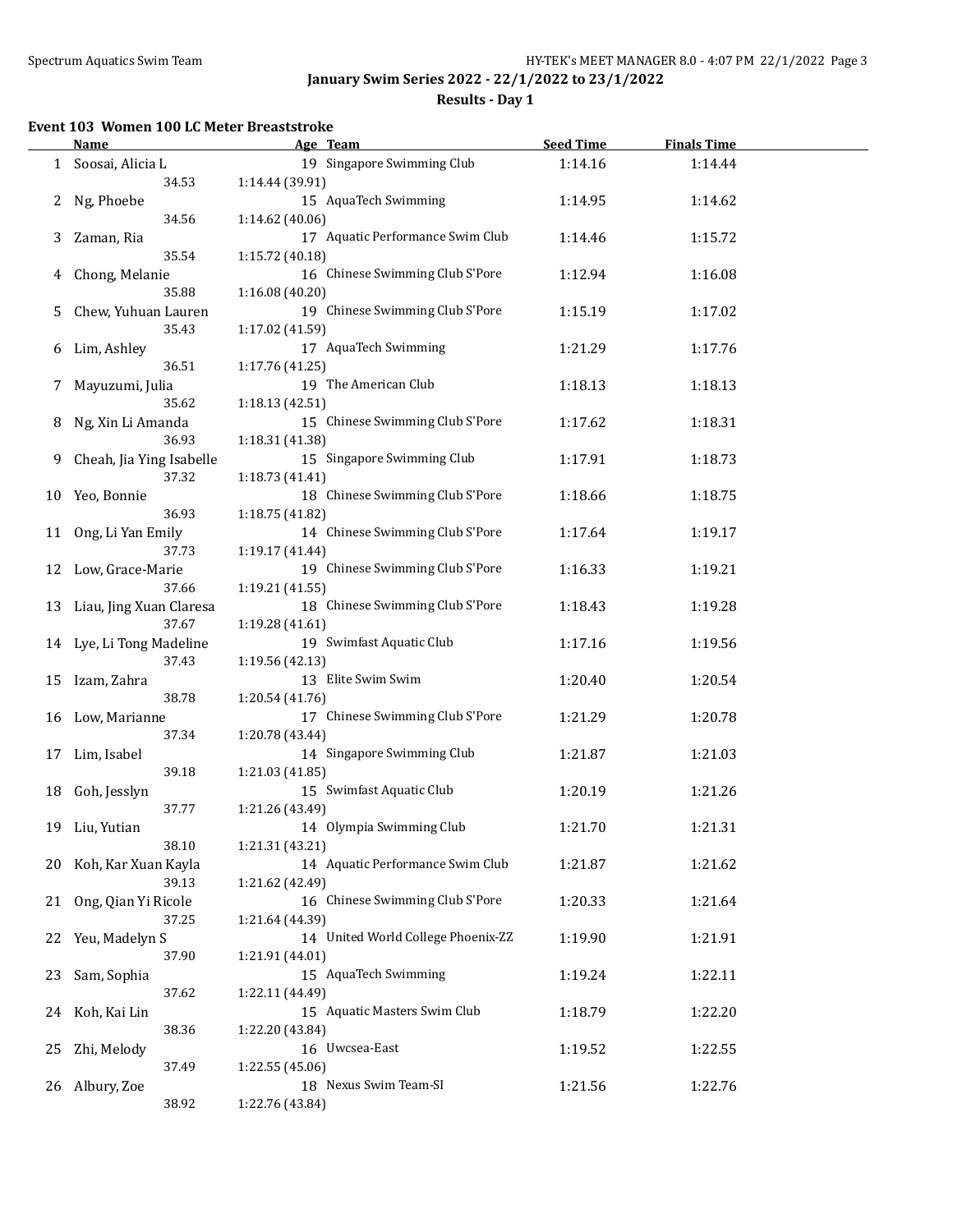# **(Event 103 Women 100 LC Meter Breaststroke)**

|    | Name                  | Age Team                           | <b>Seed Time</b> | <b>Finals Time</b> |  |
|----|-----------------------|------------------------------------|------------------|--------------------|--|
| 27 | Chang, Catherine      | 14 AquaTech Swimming               | 1:22.37          | 1:22.81            |  |
|    | 39.45                 | 1:22.81 (43.36)                    |                  |                    |  |
| 28 | NG, Xin Hui           | 13 Pacific Swimming Club-ZZ        | 1:23.53          | 1:23.13            |  |
|    | 39.74                 | 1:23.13 (43.39)                    |                  |                    |  |
| 29 | Talwalkar, Aiko N     | 15 United World College Phoenix-ZZ | 1:21.99          | 1:23.16            |  |
|    | 39.09                 | 1:23.16 (44.07)                    |                  |                    |  |
| 30 | Lau, Ee Xin Chloe     | 16 Chinese Swimming Club S'Pore    | 1:21.87          | 1:23.69            |  |
|    | 38.91                 | 1:23.69 (44.78)                    |                  |                    |  |
| 31 | Low, Zi Qi Manda      | 15 Chinese Swimming Club S'Pore    | 1:22.60          | 1:24.37            |  |
|    | 39.01                 | 1:24.37 (45.36)                    |                  |                    |  |
| 32 | Kellett, Emily        | 16 United World College Phoenix-ZZ | <b>NT</b>        | 1:25.66            |  |
|    | 39.99                 | 1:25.66 (45.67)                    |                  |                    |  |
| 33 | Tham, Jezelle Jingyi  | 13 Aquatic Performance Swim Club   | 1:25.18          | 1:27.42            |  |
|    | 40.49                 | 1:27.42 (46.93)                    |                  |                    |  |
| 34 | Cheong, Rena Ming-Yen | 14 Swimfast Aquatic Club           | 1:24.15          | 1:28.13            |  |
|    | 41.39                 | 1:28.13 (46.74)                    |                  |                    |  |

## **Results - Day 1**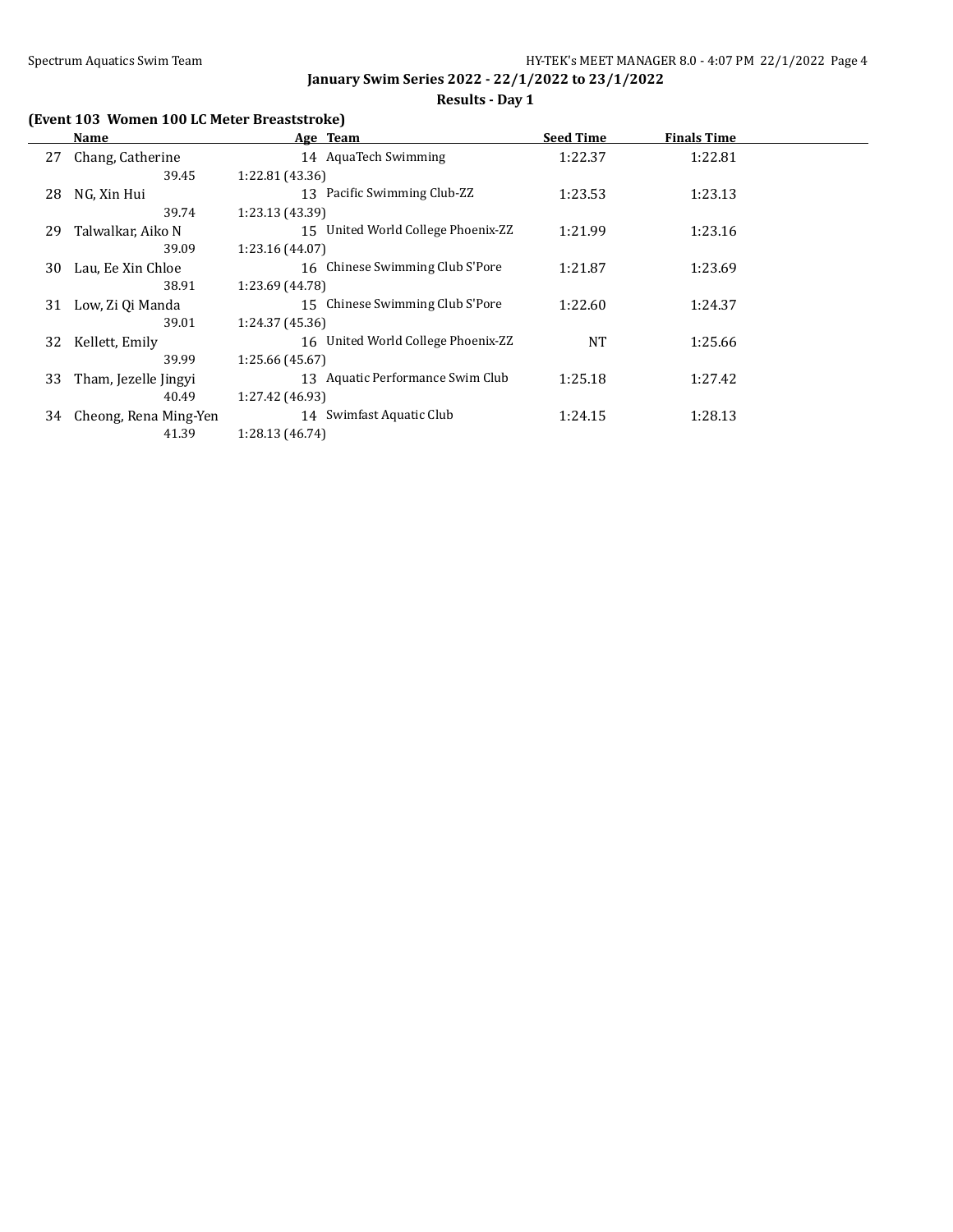$\overline{a}$ 

**January Swim Series 2022 - 22/1/2022 to 23/1/2022**

**Results - Day 1**

### **Event 104 Men 100 LC Meter Breaststroke**

|       | Name                                | Age Team                                              | <b>Seed Time</b> | <b>Finals Time</b> |  |
|-------|-------------------------------------|-------------------------------------------------------|------------------|--------------------|--|
|       | 1 Cheong, Ee Seng Nicholas<br>30.00 | 20 Chinese Swimming Club S'Pore<br>1:05.06 (35.06)    | 1:03.23          | 1:05.06            |  |
|       | 2 Lin, Hayden                       | 17 AquaTech Swimming                                  | 1:04.92          | 1:05.52            |  |
| 3     | 30.80<br>Yoong, Jia Zhong Jadon     | 1:05.52 (34.72)<br>17 Swimfast Aquatic Club           | 1:04.87          | 1:06.26            |  |
| 4     | 32.02<br>Lim, Yong-Jie Joshua       | 1:06.26 (34.24)<br>17 Chinese Swimming Club S'Pore    | 1:08.40          | 1:07.04            |  |
| 5.    | 32.06<br>Ong, Wei Ern Jordan        | 1:07.04 (34.98)<br>17 Ace Swim Club                   | 1:04.48          | 1:07.10            |  |
| 6     | 31.62<br>Choo, Marcus Zhengxiang    | 1:07.10 (35.48)<br>15 Aquatic Performance Swim Club   | 1:06.73          | 1:07.52            |  |
| 7     | 31.81<br>Ko, Qi Hao Jayden          | 1:07.52 (35.71)<br>16 Singapore Swimming Club         | 1:07.75          | 1:07.80            |  |
| 8     | 32.02<br>Goh, Lachlan               | 1:07.80 (35.78)<br>16 AquaTech Swimming               | 1:06.28          | 1:07.87            |  |
| 9     | 31.89<br>Cheng, Reagan              | 1:07.87 (35.98)<br>14 Chinese Swimming Club S'Pore    | 1:11.88          | 1:07.99            |  |
| 10    | 31.97<br>Cassin, Jack               | 1:07.99 (36.02)<br>18 Nexus Swim Team-SI              | 1:09.06          | 1:08.35            |  |
| 11    | 32.25<br>Ng, Yi Wang                | 1:08.35 (36.10)<br>16 Aquatic Performance Swim Club   | 1:07.77          | 1:08.63            |  |
|       | 32.09                               | 1:08.63 (36.54)<br>21 Swimfast Aquatic Club           |                  |                    |  |
| 12    | Lim, Tao Yuan Ryan<br>32.44         | 1:08.97 (36.53)                                       | 1:08.55          | 1:08.97            |  |
| 13    | Tay, Zackery Quan Long<br>32.71     | 17 Chinese Swimming Club S'Pore<br>1:09.32 (36.61)    | 1:10.29          | 1:09.32            |  |
| 14    | Chua, Tristan<br>32.76              | 15 AquaTech Swimming<br>1:09.46 (36.70)               | 1:09.31          | 1:09.46            |  |
| $*15$ | Yeoh, Justin Quinton<br>32.17       | 15 Aquatic Performance Swim Club<br>1:09.97 (37.80)   | 1:10.90          | 1:09.97            |  |
| $*15$ | Song, Ansel<br>32.44                | 15 Uwcsea-East<br>1:09.97 (37.53)                     | 1:10.18          | 1:09.97            |  |
| 17    | Ho, Chong yan<br>32.93              | 14 AquaTech Swimming<br>1:10.46 (37.53)               | 1:11.50          | 1:10.46            |  |
| 18    | Ong, Chen Jie Marcus<br>32.23       | 16 Chinese Swimming Club S'Pore<br>1:10.52 (38.29)    | 1:08.81          | 1:10.52            |  |
| 19    | Martynyuk, Ivan<br>33.30            | 15 Aquatic Performance Swim Club<br>1:11.28 (37.98)   | 1:09.75          | 1:11.28            |  |
| 20    | Ng, Reyes<br>33.27                  | 15 AquaTech Swimming<br>1:11.75 (38.48)               | 1:12.71          | 1:11.75            |  |
| 21    | Lim, Ignatius<br>33.35              | 17 Singapore Swimming Club<br>1:11.85 (38.50)         | 1:10.59          | 1:11.85            |  |
| 22    | Ghannam, Karl                       | 16 Uwcsea-East                                        | 1:12.34          | 1:12.34            |  |
| 23    | 33.57<br>Tan, Quentin               | 1:12.34 (38.77)<br>17 X Lab                           | 1:11.01          | 1:12.40            |  |
| 24    | 32.53<br>Lim, Ryan Wei-Ming         | 1:12.40 (39.87)<br>15 Singapore Swimming Club         | 1:14.18          | 1:12.58            |  |
| $*25$ | 34.37<br>Tan, Jon En Sergio         | 1:12.58 (38.21)<br>16 AquaTech Swimming               | 1:13.77          | 1:12.87            |  |
| $*25$ | 34.71<br>Gerber, Jakob N            | 1:12.87 (38.16)<br>16 United World College Phoenix-ZZ | 1:12.87          | 1:12.87            |  |
|       | 34.10                               | 1:12.87 (38.77)                                       |                  |                    |  |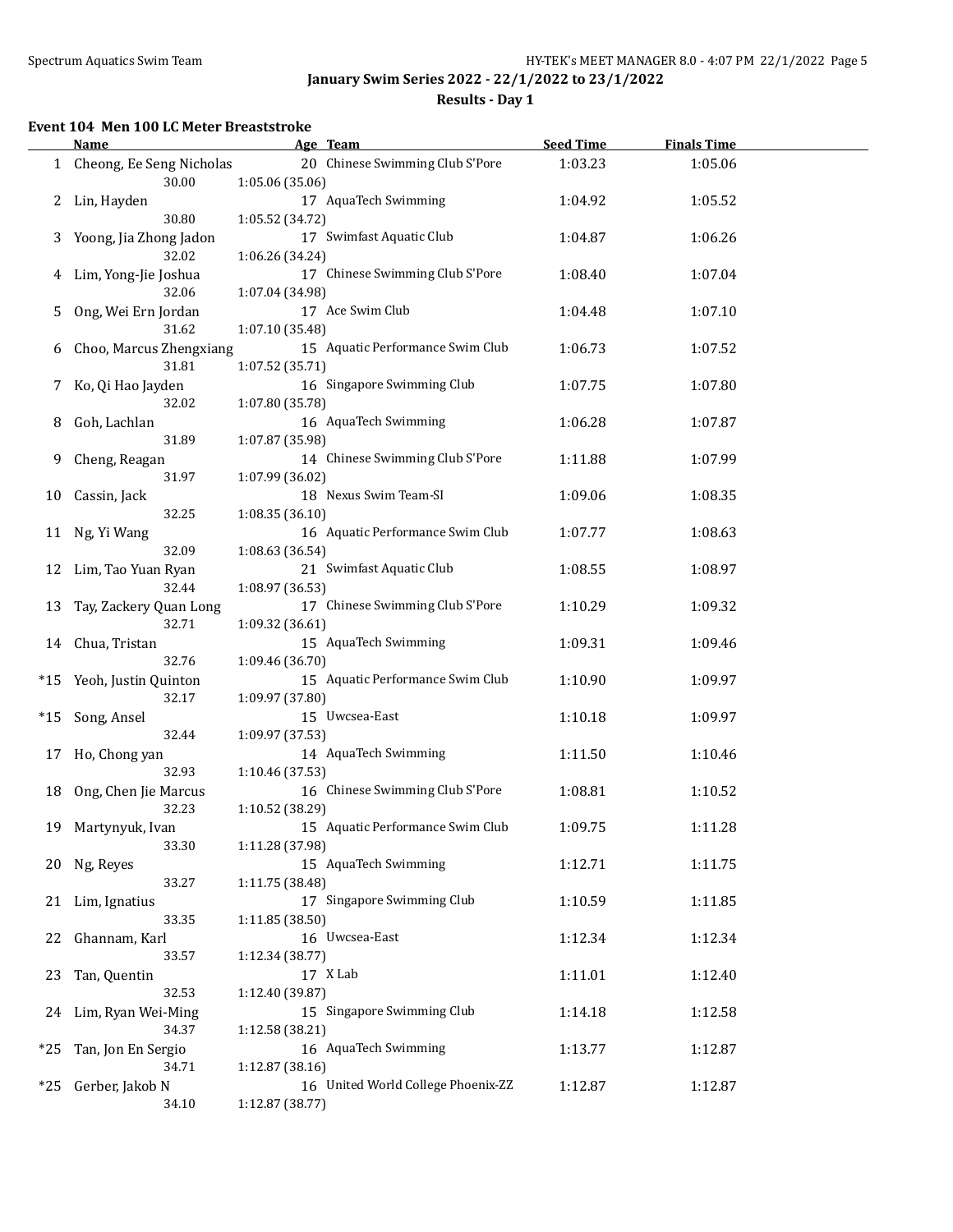## **Results - Day 1**

# **(Event 104 Men 100 LC Meter Breaststroke)**

|         | Name                  | Age Team                        | <b>Seed Time</b> | <b>Finals Time</b> |  |
|---------|-----------------------|---------------------------------|------------------|--------------------|--|
| 27      | YU, Lennon            | 16 SwimDolphia Aquatic School   | 1:13.22          | 1:13.28            |  |
|         | 33.55                 | 1:13.28 (39.73)                 |                  |                    |  |
| 28      | Sau, Cheng Kai Elisha | 14 Swimfast Aquatic Club        | 1:15.03          | 1:13.36            |  |
|         | 34.23                 | 1:13.36(39.13)                  |                  |                    |  |
| 29      | Liaw, Davian          | 13 AquaTech Swimming            | 1:13.96          | 1:13.51            |  |
|         | 33.67                 | 1:13.51 (39.84)                 |                  |                    |  |
| 30      | Lim, Yu Le Lucas      | 15 Chinese Swimming Club S'Pore | 1:14.21          | 1:14.08            |  |
|         | 35.02                 | 1:14.08 (39.06)                 |                  |                    |  |
| 31      | Birch, Oliver         | 15 Uwcsea-East                  | 1:14.10          | 1:15.02            |  |
|         | 34.31                 | 1:15.02(40.71)                  |                  |                    |  |
| 32      | Lee, Edison           | 15 AquaTech Swimming            | 1:14.21          | 1:16.32            |  |
|         | 35.01                 | 1:16.32(41.31)                  |                  |                    |  |
|         | Gordon, James         | <b>AquaTech Swimming</b><br>17  | 1:14.56          | <b>NS</b>          |  |
|         | Tan, Bradley          | 20 AquaTech Swimming            | 1:09.36          | <b>NS</b>          |  |
| $- - -$ | Chiam, Cohen Barron   | 16 Swimfast Aquatic Club        | 1:04.65          | NS                 |  |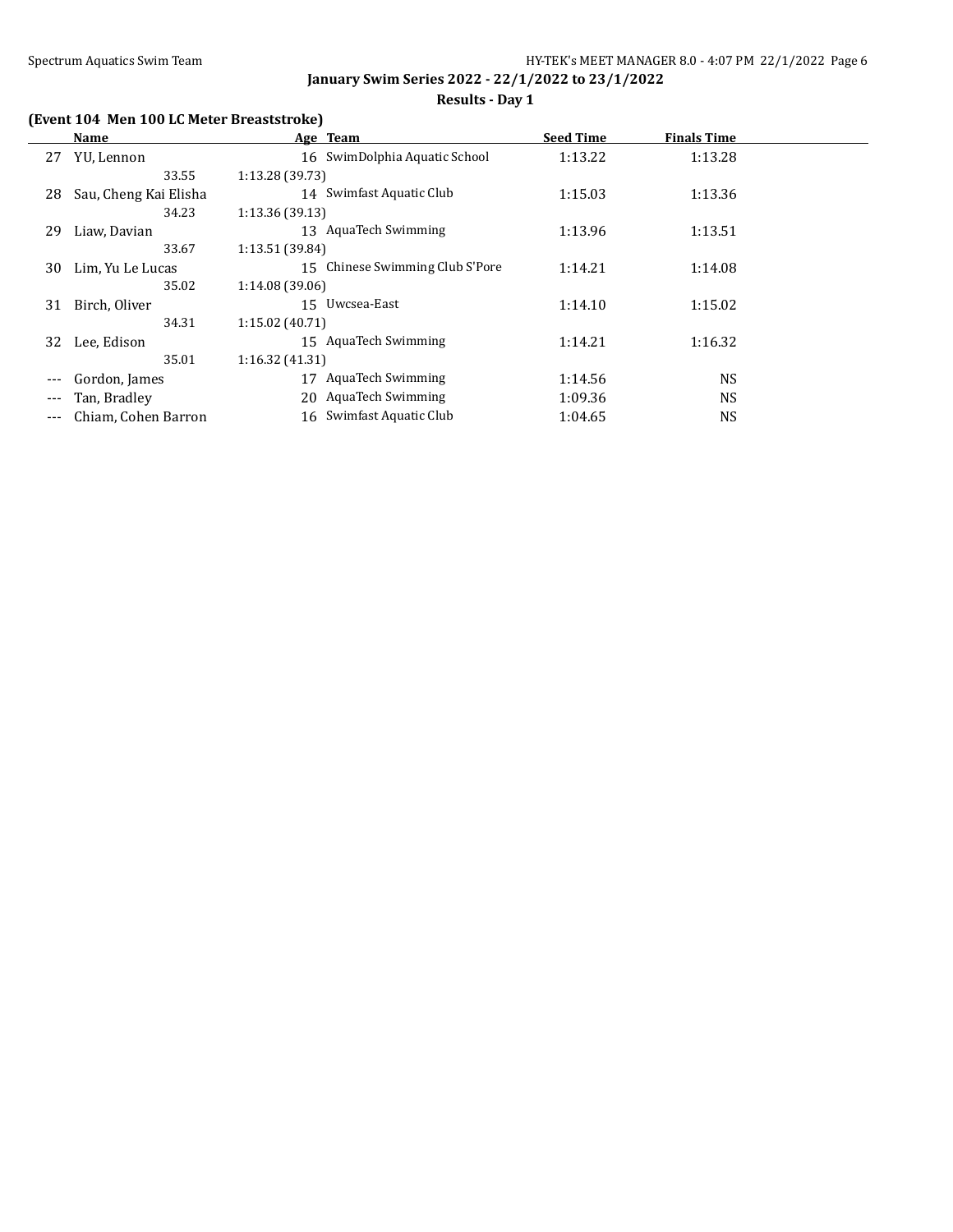**Results - Day 1**

## **Event 105 Women 200 LC Meter Butterfly**

|     | <b>Name</b>                   | Age Team                           | <b>Seed Time</b> | <b>Finals Time</b> |  |
|-----|-------------------------------|------------------------------------|------------------|--------------------|--|
|     | 1 Quah, Jing Wen              | 22 Swimfast Aquatic Club           | 2:10.12          | 2:14.46            |  |
|     | 29.74                         | 1:03.54 (33.80)<br>1:38.60 (35.06) | 2:14.46 (35.86)  |                    |  |
|     | 2 Leong, Kaitlyn Alexandra    | 16 Swimfast Aquatic Club           | 2:25.40          | 2:26.62            |  |
|     | 31.96                         | 1:08.75 (36.79)<br>1:47.02 (38.27) | 2:26.62 (39.60)  |                    |  |
|     | 3 Chang, Nou Nou              | 17 AquaTech Swimming               | 2:28.35          | 2:30.07            |  |
|     | 31.14                         | 1:08.47 (37.33)<br>1:48.71 (40.24) | 2:30.07 (41.36)  |                    |  |
|     | 4 Yau, Tricia                 | 17 AquaTech Swimming               | 2:31.24          | 2:30.16            |  |
|     | 33.35                         | 1:11.22 (37.87)<br>1:50.48 (39.26) | 2:30.16 (39.68)  |                    |  |
| 5   | Taguchi, Julia Chiyo          | 13 Singapore Swimming Club         | 2:35.74          | 2:33.78            |  |
|     | 33.49                         | 1:53.88 (41.32)<br>1:12.56 (39.07) | 2:33.78 (39.90)  |                    |  |
|     | 6 Yang, Seira                 | 14 Aquatic Performance Swim Club   | 2:35.91          | 2:35.75            |  |
|     | 33.48                         | 1:12.49(39.01)<br>1:53.90 (41.41)  | 2:35.75 (41.85)  |                    |  |
|     | 7 Teo, Jing Wen Heather       | 13 Aquatic Performance Swim Club   | 2:39.88          | 2:37.71            |  |
|     | 34.13                         | 1:14.45 (40.32)                    |                  |                    |  |
|     |                               | 1:56.06 (41.61)                    | 2:37.71 (41.65)  |                    |  |
|     | 8 Yeo, Rachael Ying Xuan      | 15 Pacific Swimming Club-ZZ        | 2:37.74          | 2:38.00            |  |
|     | 34.32                         | 1:15.36(41.04)<br>1:58.38 (43.02)  | 2:38.00 (39.62)  |                    |  |
|     | 9 Goh, Muse                   | 14 AquaTech Swimming               | 2:39.70          | 2:38.86            |  |
|     | 34.60                         | 1:14.70(40.10)<br>1:57.18 (42.48)  | 2:38.86 (41.68)  |                    |  |
|     | 10 Loo, Chloe I               | 15 AquaTech Swimming               | 2:37.44          | 2:39.55            |  |
|     | 33.36                         | 1:13.77(40.41)<br>1:56.29 (42.52)  | 2:39.55 (43.26)  |                    |  |
|     | 11 Ngoi, Emily Seok Yen       | 15 AquaTech Swimming               | 2:37.56          | 2:40.01            |  |
|     | 33.58                         | 1:12.84(39.26)<br>1:55.72 (42.88)  | 2:40.01 (44.29)  |                    |  |
|     | 12 Gwee, Min Xin              | 16 Swimfast Aquatic Club           | 2:38.56          | 2:42.17            |  |
|     | 33.96                         | 1:13.31 (39.35)<br>1:56.16 (42.85) | 2:42.17 (46.01)  |                    |  |
|     | 13 NG, Xin Hui                | 13 Pacific Swimming Club-ZZ        | 2:41.72          | 2:42.32            |  |
|     | 34.97                         | 1:15.25(40.28)<br>1:58.78 (43.53)  | 2:42.32 (43.54)  |                    |  |
|     | 14 Izam, Zahra                | 13 Elite Swim Swim                 | 2:52.38          | 2:43.00            |  |
|     | 34.86                         | 1:16.20(41.34)<br>1:59.11 (42.91)  | 2:43.00 (43.89)  |                    |  |
|     | 15 Ng, Charlotte              | 14 Swimfast Aquatic Club           | 2:43.42          | 2:43.41            |  |
|     | 35.09                         | 1:16.98(41.89)<br>2:01.36 (44.38)  | 2:43.41 (42.05)  |                    |  |
|     | 16 Chang, Catherine           | 14 AquaTech Swimming               | 2:51.85          | 2:43.67            |  |
|     | 35.44                         | 1:16.72(41.28)<br>1:59.66 (42.94)  | 2:43.67 (44.01)  |                    |  |
|     | 17 Ring, Nathalie             | 13 AquaTech Swimming               | 2:41.71          | 2:45.47            |  |
|     | 34.49                         | 1:15.42 (40.93)<br>1:59.43 (44.01) | 2:45.47 (46.04)  |                    |  |
|     | 18 Mastamam, Azlina           | 13 Olympia Swimming Club           | 2:36.62          | 2:45.88            |  |
|     | 33.21                         | 1:13.06 (39.85)<br>1:57.54 (44.48) | 2:45.88 (48.34)  |                    |  |
|     | 19 Low, Zi Qi Manda           | 15 Chinese Swimming Club S'Pore    | 2:54.11          | 2:54.97            |  |
|     | 37.47                         | 1:21.21 (43.74)<br>2:09.08 (47.87) | 2:54.97 (45.89)  |                    |  |
|     | 20 Ko, Xuan Ting Jade         | 14 Singapore Swimming Club         | 2:59.63          | 2:57.34            |  |
|     | 37.64                         | 2:10.73 (47.63)<br>1:23.10 (45.46) | 2:57.34 (46.61)  |                    |  |
| 21  | Lee, Xuan Ying                | 14 Ace Swim Club                   | 2:58.67          | 2:58.50            |  |
|     | 39.32                         | 2:11.36 (46.49)<br>1:24.87 (45.55) | 2:58.50 (47.14)  |                    |  |
| 22  | E, Ashlyn Li Hui              | 13 Swimfast Aquatic Club           | 2:59.91          | 3:02.16            |  |
|     | 37.51                         | 1:23.22 (45.71)<br>2:11.80 (48.58) | 3:02.16 (50.36)  |                    |  |
|     | 23 Yin, Hannah Hao Yia        | 14 Pacific Swimming Club-ZZ        | 2:51.03          | 3:03.23            |  |
|     | 34.88                         | 1:20.38 (45.50)<br>2:10.80 (50.42) | 3:03.23 (52.43)  |                    |  |
| 24  | Deelchand, Dominique F        | 17 Cis Huskies Swim Team-ZZ        | 2:48.48          | 3:04.85            |  |
|     | 39.47                         | 2:15.93 (49.69)<br>1:26.24 (46.77) | 3:04.85 (48.92)  |                    |  |
| 25  | Law, Zeyi Amanda              | 14 Ace Swim Club                   | 3:08.07          | 3:05.30            |  |
|     | 39.35                         | 2:15.30 (48.91)<br>1:26.39 (47.04) | 3:05.30 (50.00)  |                    |  |
|     |                               | 15 S70                             |                  |                    |  |
| 26  | Leng Suan, Leng Suan<br>39.19 |                                    | 3:27.70          | 3:27.38            |  |
|     |                               | 1:33.88 (54.69)<br>2:31.21 (57.33) | 3:27.38 (56.17)  |                    |  |
| --- | Mayuzumi, Julia               | 19 The American Club               | 2:46.35          | <b>NS</b>          |  |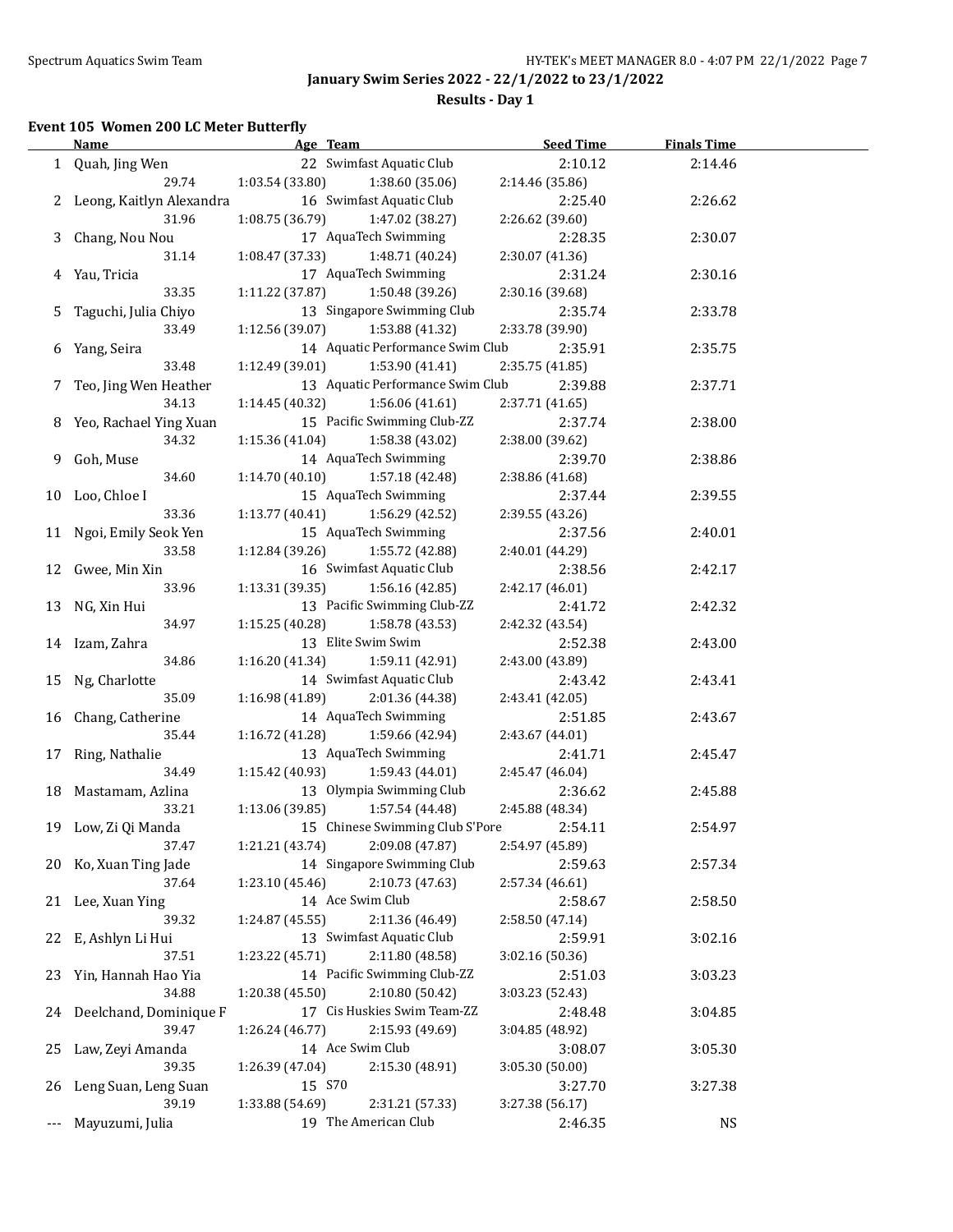**Results - Day 1**

### **Event 106 Men 200 LC Meter Butterfly**

|    | Name                     | Age Team                           | <b>Seed Time</b> | <b>Finals Time</b> |  |
|----|--------------------------|------------------------------------|------------------|--------------------|--|
|    | 1 Tan, Ephraim           | 18 Aquatic Performance Swim Club   | 2:00.60          | 2:03.79            |  |
|    | 27.96                    | 59.70 (31.74)<br>1:31.75 (32.05)   | 2:03.79 (32.04)  |                    |  |
|    | 2 Pang, Sheng Jun        | 30 AquaTech Swimming               | 2:05.72          | 2:03.99            |  |
|    | 27.26                    | 58.72 (31.46)<br>1:31.09 (32.37)   | 2:03.99 (32.90)  |                    |  |
|    | 3 Loo, Russell           | 17 AquaTech Swimming               | 2:06.27          | 2:08.00            |  |
|    | 27.99                    | 1:00.53(32.54)<br>1:34.26 (33.73)  | 2:08.00 (33.74)  |                    |  |
|    | 4 Neo, Wei Wen Randall   | 17 Chinese Swimming Club S'Pore    | 2:05.56          | 2:08.47            |  |
|    | 27.89                    | 1:00.08(32.19)<br>1:33.66 (33.58)  | 2:08.47 (34.81)  |                    |  |
|    | 5 Yuen, Ethan, Fong Seng | 17 AquaTech Swimming               | 2:13.04          | 2:11.01            |  |
|    | 28.80                    | 1:01.89(33.09)<br>1:36.03 (34.14)  | 2:11.01 (34.98)  |                    |  |
|    | 6 Lim, Marc              | 16 AquaTech Swimming               | 2:06.47          | 2:11.49            |  |
|    | 28.80                    | 1:01.36(32.56)<br>1:35.65 (34.29)  | 2:11.49 (35.84)  |                    |  |
|    | 7 Lim, Joshua            | 17 Swimfast Aquatic Club           | 2:13.04          | 2:11.64            |  |
|    | 30.49                    | 1:05.28(34.79)<br>1:38.00 (32.72)  | 2:11.64 (33.64)  |                    |  |
|    | 8 Yin, Joshua Hao Zhe    | 15 Pacific Swimming Club-ZZ        | 2:14.15          | 2:16.89            |  |
|    | 29.86                    | 1:04.11(34.25)<br>1:39.86 (35.75)  | 2:16.89 (37.03)  |                    |  |
|    | 9 Lee, Shi Jie           | 15 AquaTech Swimming               | 2:16.62          | 2:16.97            |  |
|    | 30.31                    | 1:04.87(34.56)<br>1:40.84 (35.97)  | 2:16.97 (36.13)  |                    |  |
|    | 10 Zarak, Jake           | 17 Aquatic Performance Swim Club   | 2:17.27          | 2:17.86            |  |
|    | 29.14                    | 1:03.24(34.10)<br>1:40.69 (37.45)  | 2:17.86 (37.17)  |                    |  |
|    | 11 Mori, Taichi          | 15 AquaTech Swimming               | 2:14.31          | 2:18.12            |  |
|    | 30.83                    | 1:05.49(34.66)<br>1:41.71 (36.22)  | 2:18.12 (36.41)  |                    |  |
|    | 12 Goh, Lachlan          | 16 AquaTech Swimming               | 2:22.84          | 2:18.69            |  |
|    | 30.24                    | 1:05.98 (35.74)<br>1:43.09 (37.11) | 2:18.69 (35.60)  |                    |  |
|    | 13 Koh, Wen Kang Aidan   | 14 Olympia Swimming Club           | 2:20.60          | 2:19.38            |  |
|    | 30.71                    | 1:05.99 (35.28)<br>1:42.30 (36.31) | 2:19.38 (37.08)  |                    |  |
|    | 14 Ang, Yukai Luke       | 14 Ace Swim Club                   | 2:23.53          | 2:22.08            |  |
|    | 30.81                    | 1:07.09(36.28)<br>1:43.90 (36.81)  | 2:22.08 (38.18)  |                    |  |
|    | 15 Lim, Tz-Rei Marcus    | 16 Singapore Swimming Club         | 2:26.31          | 2:22.09            |  |
|    | 31.42                    | 1:07.50 (36.08)<br>1:44.60(37.10)  | 2:22.09 (37.49)  |                    |  |
|    | 16 Soh, Wei Ze Jabez     | 13 Singapore Swimming Club         | 2:23.88          | 2:22.31            |  |
|    | 31.67                    | 1:08.07 (36.40)<br>1:45.74 (37.67) | 2:22.31 (36.57)  |                    |  |
|    | 17 Lee, Zane Ricardo     | 15 Chinese Swimming Club S'Pore    | 2:21.50          | 2:22.71            |  |
|    | 30.89                    | 1:07.29 (36.40)<br>1:45.33 (38.04) | 2:22.71 (37.38)  |                    |  |
|    | 18 Kwek, Xuan Hui Aaron  | 16 Swimfast Aquatic Club           | 2:21.73          | 2:22.94            |  |
|    | 31.13                    | 1:07.60 (36.47)<br>1:44.73 (37.13) | 2:22.94 (38.21)  |                    |  |
|    | 19 Ng, Ryan, Long Teck   | 14 AquaTech Swimming               | 2:27.13          | 2:24.17            |  |
|    | 32.44                    | 1:45.67 (36.96)<br>1:08.71 (36.27) | 2:24.17 (38.50)  |                    |  |
| 20 | Shah, Rahul Viren        | 15 Singapore Swimming Club         | 2:21.60          | 2:24.58            |  |
|    | 29.52                    | 1:04.82 (35.30)<br>1:44.56 (39.74) | 2:24.58 (40.02)  |                    |  |
| 21 | Thio, Jerome             | 16 AquaTech Swimming               | 2:26.86          | 2:24.71            |  |
|    | 29.82                    | 1:05.93 (36.11)<br>1:44.76 (38.83) | 2:24.71 (39.95)  |                    |  |
| 22 | Makela, Rasmus P         | 18 Uwcsea-East                     | 2:22.21          | 2:28.35            |  |
|    | 31.31                    | 1:48.19 (39.71)<br>1:08.48(37.17)  | 2:28.35 (40.16)  |                    |  |
| 23 | Loh, Reyes Loh           | 15 Swimfast Aquatic Club           | 2:22.99          | 2:29.91            |  |
|    | 32.39                    | 1:49.10 (39.88)<br>1:09.22 (36.83) | 2:29.91 (40.81)  |                    |  |
|    | 24 Wang, Ziwen           | 15 Pacific Swimming Club-ZZ        | 2:42.16          | 2:30.26            |  |
|    | 31.85                    | 1:49.17 (40.05)<br>1:09.12 (37.27) | 2:30.26 (41.09)  |                    |  |
| 25 | Chua, Isaac Wei En       | 13 Pacific Swimming Club-ZZ        | 2:33.83          | 2:32.88            |  |
|    | 33.94                    | 1:52.77 (40.37)<br>1:12.40 (38.46) | 2:32.88 (40.11)  |                    |  |
|    | 26 Kanzaki, Riku         | 19 United World College Phoenix-ZZ | 2:20.36          | 2:33.04            |  |
|    | 31.12                    | 1:07.76 (36.64)<br>1:49.46 (41.70) | 2:33.04 (43.58)  |                    |  |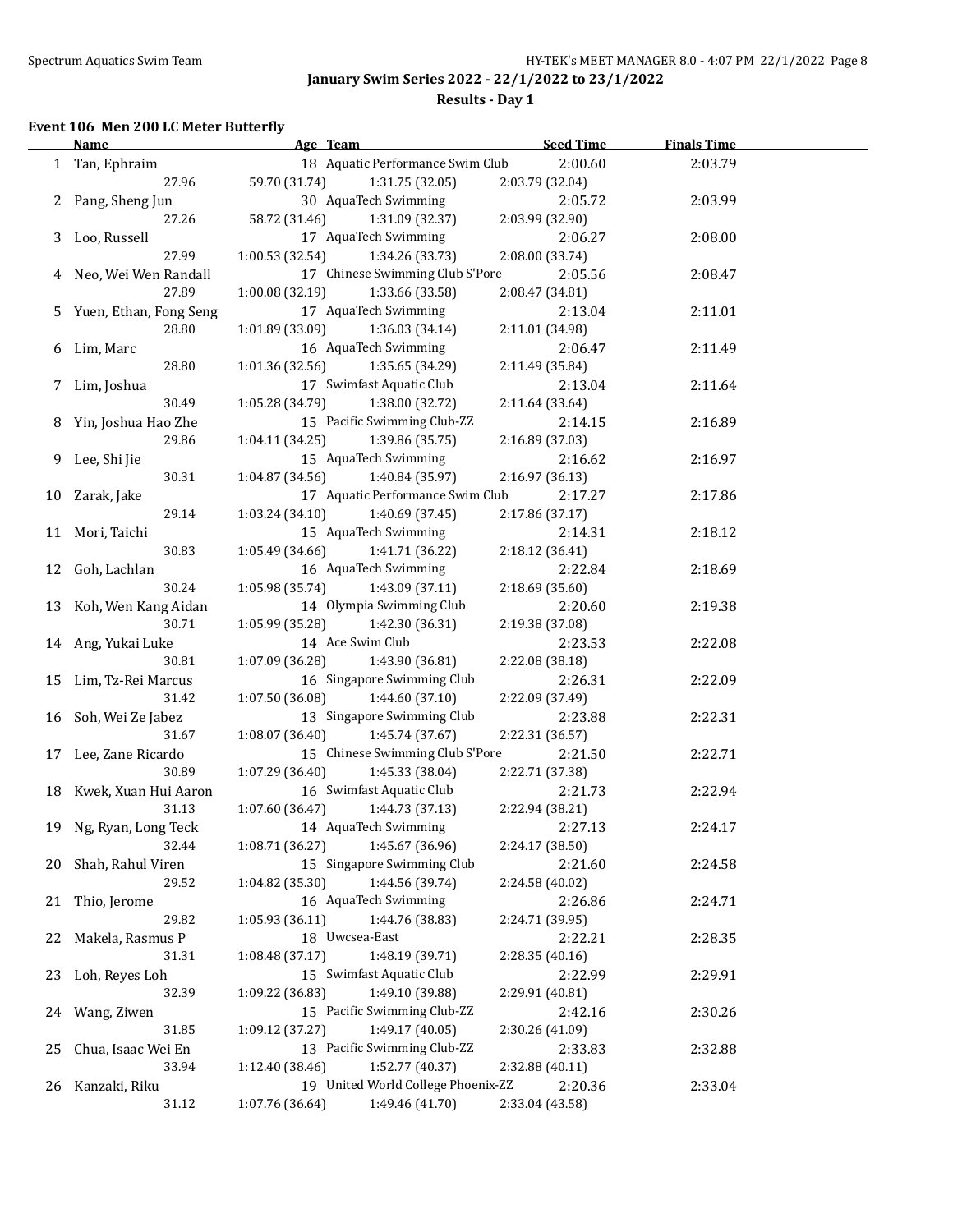## **Results - Day 1**

# **(Event 106 Men 200 LC Meter Butterfly)**

| Name                        | Age Team        |                                   | <b>Seed Time</b> | <b>Finals Time</b> |  |
|-----------------------------|-----------------|-----------------------------------|------------------|--------------------|--|
| 27 Goh, Liam Zachariah      |                 | 13 Chinese Swimming Club S'Pore   | 2:30.69          | 2:34.93            |  |
| 34.08                       | 1:14.83(40.75)  | 1:56.47 (41.64)                   | 2:34.93 (38.46)  |                    |  |
| 28 Sen, Aaditya             |                 | 19 Art Aquatics                   | 2:37.72          | 2:35.34            |  |
| 33.70                       |                 | $1:14.14(40.44)$ $1:55.77(41.63)$ | 2:35.34 (39.57)  |                    |  |
| 29 Png, Yin Zhe Pier        |                 | 14 Aquatic Performance Swim Club  | 2:39.74          | 2:36.22            |  |
| 32.21                       |                 | $1:10.57(38.36)$ $1:54.11(43.54)$ | 2:36.22(42.11)   |                    |  |
| 30 Loh, Bin Johann Mikail   |                 | 14 Swimfast Aquatic Club          | 2:48.56          | 2:38.18            |  |
| 31.58                       | 1:09.82 (38.24) | 1:54.18 (44.36)                   | 2:38.18 (44.00)  |                    |  |
| 31 Tan, Jun Xi, Dwayne      |                 | 15 SwimDolphia Aquatic School     | 2:36.45          | 2:40.10            |  |
| 33.98                       | 1:14.76 (40.78) | 1:58.30 (43.54)                   | 2:40.10(41.80)   |                    |  |
| 32 Choo, Xing Wen Edric     |                 | 17 Art Aquatics                   | 2:46.04          | 2:41.13            |  |
| 33.01                       |                 | $1:13.02(40.01)$ $1:56.66(43.64)$ | 2:41.13 (44.47)  |                    |  |
| 33 Lem, Yi Chern            |                 | 14 Swimfast Aquatic Club          | 2:44.65          | 2:41.24            |  |
| 34.12                       |                 | $1:13.21(39.09)$ $1:55.50(42.29)$ | 2:41.24 (45.74)  |                    |  |
| 34 Wong, An Jairus          |                 | 16 Swimfast Aquatic Club          | 2:41.10          | 2:45.78            |  |
| 32.82                       | 1:13.90 (41.08) | 1:59.86 (45.96)                   | 2:45.78 (45.92)  |                    |  |
| 35 Lee, Darren Lee Jun Xian |                 | 16 Art Aquatics                   | 2:44.00          | 2:54.63            |  |
| 33.44                       | 1:13.33 (39.89) | 2:00.16(46.83)                    | 2:54.63 (54.47)  |                    |  |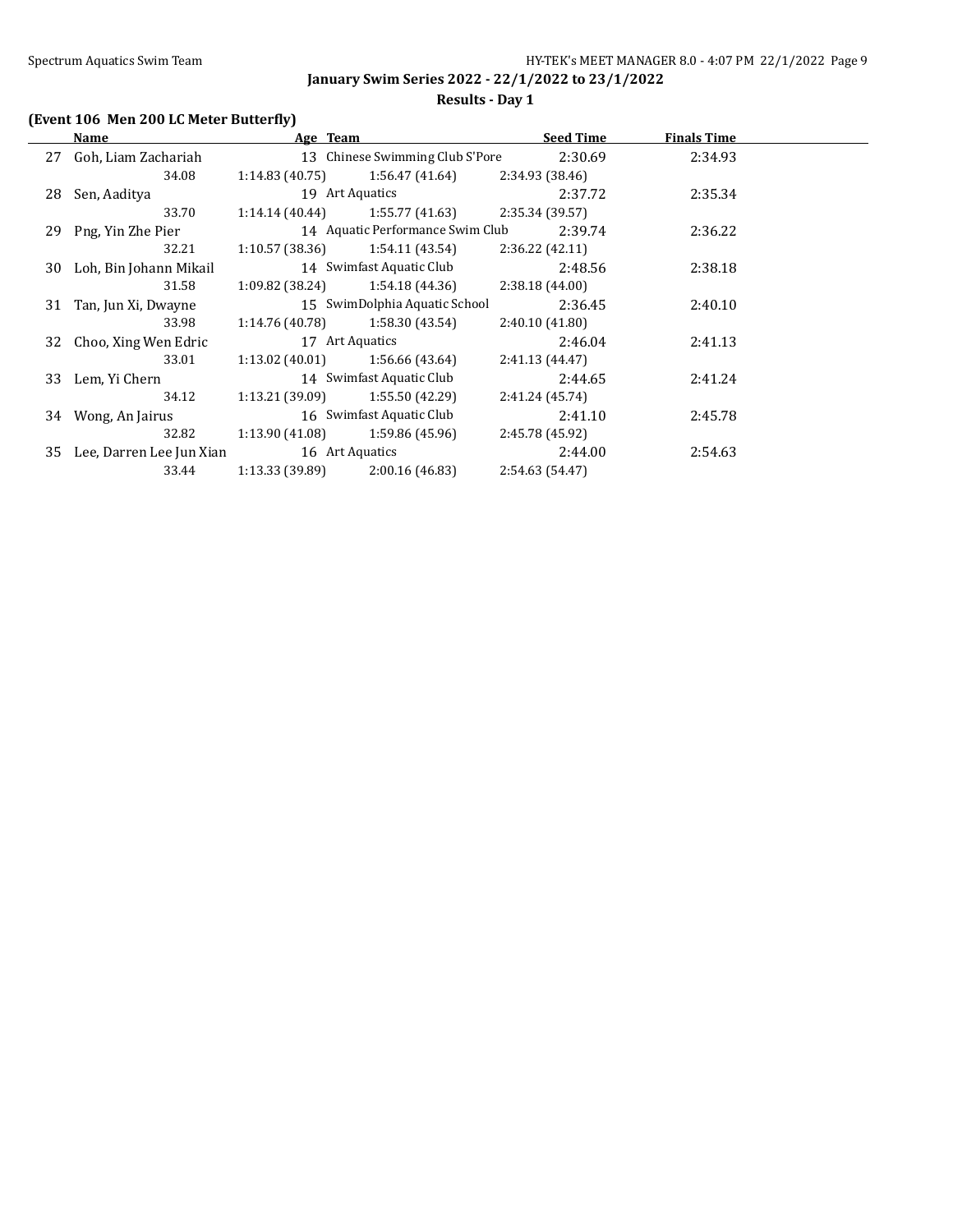**Results - Day 1**

### **Event 107 Women 800 LC Meter Freestyle**

|    | Name                    | Age Team        |                                    | <b>Seed Time</b> | <b>Finals Time</b> |  |
|----|-------------------------|-----------------|------------------------------------|------------------|--------------------|--|
|    | 1 Liew, Li-Shan Chantal |                 | 24 Singapore Swimming Club         | 9:08.08          | 9:18.89            |  |
|    | 31.35                   | 1:05.39 (34.04) | 1:40.00 (34.61)                    | 2:15.09 (35.09)  |                    |  |
|    | 2:50.06 (34.97)         | 3:25.11 (35.05) | 4:00.24 (35.13)                    | 4:35.73 (35.49)  |                    |  |
|    | 5:11.36 (35.63)         | 5:47.16 (35.80) | 6:23.15 (35.99)                    | 6:58.87 (35.72)  |                    |  |
|    | 7:33.80 (34.93)         | 8:09.49 (35.69) | 8:44.36 (34.87)                    | 9:18.89 (34.53)  |                    |  |
| 2  | Ong, Naomi              |                 | 16 Singapore Swimming Club         | 9:23.46          | 9:32.53            |  |
|    | 31.94                   | 1:06.84 (34.90) | 1:42.14 (35.30)                    | 2:17.81 (35.67)  |                    |  |
|    | 2:53.79 (35.98)         | 3:30.16 (36.37) | 4:06.37 (36.21)                    | 4:42.89 (36.52)  |                    |  |
|    | 5:18.95 (36.06)         | 5:55.65 (36.70) | 6:31.87 (36.22)                    | 7:08.17 (36.30)  |                    |  |
|    | 7:44.43 (36.26)         | 8:21.13 (36.70) | 8:57.31 (36.18)                    | 9:32.53 (35.22)  |                    |  |
| 3  | Yeo, Samantha           |                 | 25 AquaTech Swimming               | 9:38.01          | 9:42.85            |  |
|    | 31.88                   | 1:07.22 (35.34) | 1:42.78 (35.56)                    | 2:18.71 (35.93)  |                    |  |
|    | 2:54.87 (36.16)         | 3:30.96 (36.09) | 4:07.27 (36.31)                    | 4:43.77 (36.50)  |                    |  |
|    | 5:20.45 (36.68)         | 5:56.92 (36.47) | 6:33.94 (37.02)                    | 7:10.97 (37.03)  |                    |  |
|    | 7:48.56 (37.59)         | 8:26.49 (37.93) | 9:04.78 (38.29)                    | 9:42.85 (38.07)  |                    |  |
|    |                         |                 | 14 Chinese Swimming Club S'Pore    |                  | 9:48.53            |  |
| 4  | Ona, Kate               |                 |                                    | 9:56.75          |                    |  |
|    | 32.51                   | 1:09.07 (36.56) | 1:46.26 (37.19)                    | 2:24.05 (37.79)  |                    |  |
|    | 3:01.57 (37.52)         | 3:39.04 (37.47) | 4:16.47 (37.43)                    | 4:53.69 (37.22)  |                    |  |
|    | 5:30.94 (37.25)         | 6:08.38(37.44)  | 6:45.53 (37.15)                    | 7:22.86 (37.33)  |                    |  |
|    | 7:59.85 (36.99)         | 8:37.05 (37.20) | 9:13.13 (36.08)                    | 9:48.53 (35.40)  |                    |  |
| 5  | Tay, Wei Hui Rachael    |                 | 17 Swimfast Aquatic Club           | 9:42.12          | 9:48.67            |  |
|    | 33.84                   | 1:10.25 (36.41) | 1:47.44 (37.19)                    | 2:24.78 (37.34)  |                    |  |
|    | 3:02.37 (37.59)         | 3:39.92 (37.55) | 4:17.42 (37.50)                    | 4:54.97 (37.55)  |                    |  |
|    | 5:32.19 (37.22)         | 6:09.46 (37.27) | 6:46.61(37.15)                     | 7:23.84 (37.23)  |                    |  |
|    | 8:00.84 (37.00)         | 8:37.63 (36.79) | 9:13.85 (36.22)                    | 9:48.67 (34.82)  |                    |  |
| 6  | Martin, Nea             |                 | 16 Uwcsea-East                     | 9:37.78          | 9:56.86            |  |
|    | 32.06                   | 1:08.66 (36.60) | 1:46.12 (37.46)                    | 2:24.07 (37.95)  |                    |  |
|    | 3:02.02 (37.95)         | 3:40.09 (38.07) | 4:18.14 (38.05)                    | 4:56.14 (38.00)  |                    |  |
|    | 5:34.27 (38.13)         | 6:12.30 (38.03) | 6:50.12 (37.82)                    | 7:28.40 (38.28)  |                    |  |
|    | 8:05.99 (37.59)         | 8:43.64 (37.65) | 9:20.81 (37.17)                    | 9:56.86 (36.05)  |                    |  |
|    | 7 Lee, Pei Ee Chevonne  |                 | 21 SwimDolphia Aquatic School      | 9:39.75          | 10:00.55           |  |
|    | 32.77                   | 1:09.10 (36.33) | 1:46.86 (37.76)                    | 2:24.86 (38.00)  |                    |  |
|    | 3:03.41 (38.55)         | 3:41.55 (38.14) | 4:19.80 (38.25)                    | 4:57.87 (38.07)  |                    |  |
|    | 5:36.28 (38.41)         | 6:14.46 (38.18) | 6:52.86 (38.40)                    | 7:31.18 (38.32)  |                    |  |
|    | 8:09.58 (38.40)         | 8:47.19 (37.61) | 9:24.60 (37.41)                    | 10:00.55 (35.95) |                    |  |
| 8  | Zuidhoff, Noor S        |                 | 18 United World College Phoenix-ZZ | 9:45.27          | 10:02.88           |  |
|    | 32.61                   | 1:08.57 (35.96) | 1:46.14 (37.57)                    | 2:23.94 (37.80)  |                    |  |
|    | 3:01.86 (37.92)         | 3:40.14 (38.28) | 4:18.41 (38.27)                    | 4:56.56 (38.15)  |                    |  |
|    | 5:34.71 (38.15)         | 6:12.89 (38.18) | 6:51.64 (38.75)                    | 7:30.17 (38.53)  |                    |  |
|    | 8:09.22 (39.05)         | 8:47.79 (38.57) | 9:25.96 (38.17)                    | 10:02.88 (36.92) |                    |  |
| 9. | Xu, Inga                |                 | 13 Nexus Swim Team-SI              | 10:01.84         | 10:07.36           |  |
|    | 34.64                   | 1:13.24 (38.60) | 1:50.87 (37.63)                    | 2:28.86 (37.99)  |                    |  |
|    | 3:06.58 (37.72)         | 3:44.94 (38.36) | 4:23.74 (38.80)                    | 5:02.28 (38.54)  |                    |  |
|    | 5:40.58 (38.30)         | 6:18.73(38.15)  | 6:56.81 (38.08)                    | 7:35.16 (38.35)  |                    |  |
|    | 8:13.75 (38.59)         | 8:52.41 (38.66) | 9:30.38 (37.97)                    | 10:07.36 (36.98) |                    |  |
| 10 | Har, Mint               |                 | 14 Swimfast Aquatic Club           | 10:05.87         | 10:11.25           |  |
|    | 34.46                   | 1:12.79 (38.33) | 1:51.34 (38.55)                    | 2:30.59 (39.25)  |                    |  |
|    | 3:09.25 (38.66)         | 3:48.08 (38.83) | 4:26.56 (38.48)                    | 5:05.41 (38.85)  |                    |  |
|    | 5:43.61 (38.20)         | 6:22.53 (38.92) | 7:01.07 (38.54)                    | 7:39.57 (38.50)  |                    |  |
|    | 8:17.78 (38.21)         | 8:56.29 (38.51) | 9:34.44 (38.15)                    | 10:11.25 (36.81) |                    |  |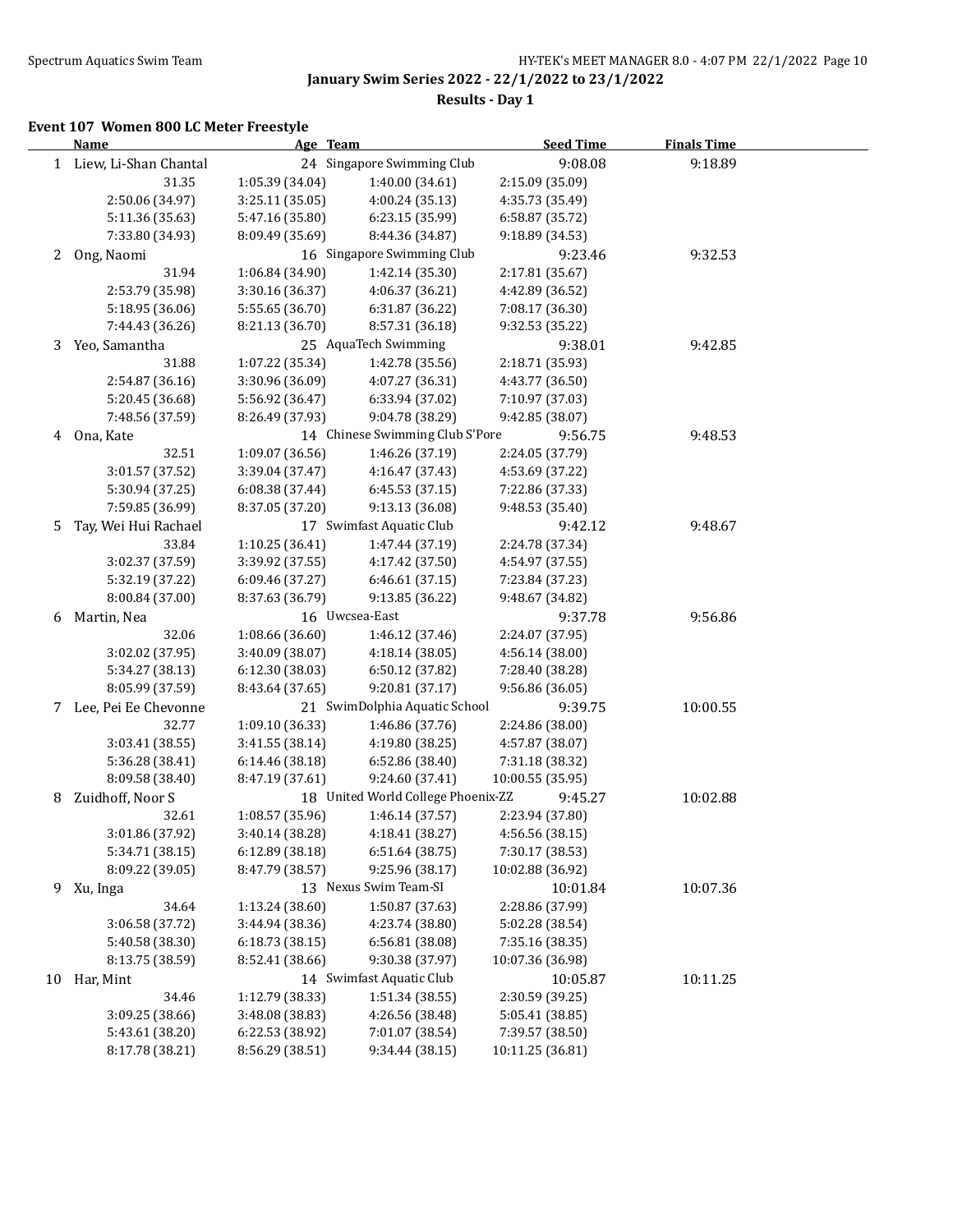## **Results - Day 1**

## **(Event 107 Women 800 LC Meter Freestyle)**

|    | <b>Name</b>               | Age Team         |                                    | <b>Seed Time</b> | <b>Finals Time</b> |  |
|----|---------------------------|------------------|------------------------------------|------------------|--------------------|--|
|    | 11 Chua, Xin Ting, Claire |                  | 15 SwimDolphia Aquatic School      | 9:56.46          | 10:14.47           |  |
|    | 34.44                     | 1:11.70 (37.26)  | 1:49.60 (37.90)                    | 2:27.19 (37.59)  |                    |  |
|    | 3:05.52 (38.33)           | 3:43.68 (38.16)  | 4:21.58 (37.90)                    | 5:00.13 (38.55)  |                    |  |
|    | 5:39.13 (39.00)           | 6:18.36 (39.23)  | 6:58.08 (39.72)                    | 7:37.75 (39.67)  |                    |  |
|    | 8:17.12 (39.37)           | 8:57.07 (39.95)  | 9:36.82 (39.75)                    | 10:14.47 (37.65) |                    |  |
|    | 12 Lee, Jeriel            |                  | 13 Singapore Swimming Club         | 10:17.70         | 10:16.37           |  |
|    | 33.75                     | 1:10.84 (37.09)  | 1:49.17 (38.33)                    | 2:27.82 (38.65)  |                    |  |
|    | 3:06.88 (39.06)           | 3:45.96 (39.08)  | 4:25.38 (39.42)                    | 5:04.18 (38.80)  |                    |  |
|    | 5:43.36 (39.18)           | 6:22.32 (38.96)  | 7:02.14 (39.82)                    | 7:42.04 (39.90)  |                    |  |
|    | 8:21.45 (39.41)           | 9:01.16 (39.71)  | 9:39.54 (38.38)                    | 10:16.37 (36.83) |                    |  |
| 13 | Ko, Xuan Ting Jade        |                  | 14 Singapore Swimming Club         | 10:28.78         | 10:24.44           |  |
|    | 34.10                     | 1:12.19 (38.09)  | 1:51.67 (39.48)                    | 2:30.64 (38.97)  |                    |  |
|    | 3:10.67 (40.03)           | 3:50.59 (39.92)  | 4:29.74 (39.15)                    | 5:09.27 (39.53)  |                    |  |
|    | 5:49.07 (39.80)           | 6:28.68 (39.61)  | 7:08.88 (40.20)                    | 7:48.58 (39.70)  |                    |  |
|    | 8:29.59 (41.01)           | 9:08.09(38.50)   | 9:47.22 (39.13)                    | 10:24.44 (37.22) |                    |  |
|    | 14 Lee, Xuan Ying         |                  | 14 Ace Swim Club                   | 10:22.93         | 10:25.15           |  |
|    | 34.34                     | 1:12.31 (37.97)  | 1:51.42 (39.11)                    | 2:29.55 (38.13)  |                    |  |
|    | 3:09.68 (40.13)           | 3:48.50 (38.82)  | 4:27.89 (39.39)                    | 5:06.79 (38.90)  |                    |  |
|    | 5:46.90 (40.11)           | 6:27.83 (40.93)  | 7:07.20 (39.37)                    | 7:47.98 (40.78)  |                    |  |
|    | 8:27.87 (39.89)           | 9:08.31 (40.44)  | 9:47.12 (38.81)                    | 10:25.15 (38.03) |                    |  |
| 15 | Tan, Rain Renee           |                  | 16 Aquatic Performance Swim Club   | 10:08.01         | 10:53.20           |  |
|    | 34.32                     | 1:11.84 (37.52)  | 1:51.19 (39.35)                    | 2:31.79 (40.60)  |                    |  |
|    | 3:12.97 (41.18)           | 3:54.30 (41.33)  | 4:35.87 (41.57)                    | 5:17.39 (41.52)  |                    |  |
|    | 5:59.68 (42.29)           | 6:41.46 (41.78)  | 7:24.09 (42.63)                    | 8:05.68 (41.59)  |                    |  |
|    | 8:48.36 (42.68)           | 9:30.03 (41.67)  | 10:11.93 (41.90)                   | 10:53.20 (41.27) |                    |  |
| 16 | Buchsbaum, Emma           |                  | 17 United World College Phoenix-ZZ | 10:37.58         | 11:03.51           |  |
|    | 35.41                     | 1:15.80 (40.39)  | 1:57.08 (41.28)                    | 2:38.71 (41.63)  |                    |  |
|    | 3:20.60 (41.89)           | 4:03.36 (42.76)  | 4:45.48 (42.12)                    | 5:27.88 (42.40)  |                    |  |
|    | 6:10.48 (42.60)           | 6:53.58(43.10)   | 7:36.73 (43.15)                    | 8:19.08 (42.35)  |                    |  |
|    | 9:01.25 (42.17)           | 9:43.46 (42.21)  | 10:25.30 (41.84)                   | 11:03.51 (38.21) |                    |  |
| 17 | Mok, Summer Le Er         |                  | 16 Pacific Swimming Club-ZZ        | 11:19.70         | 11:08.43           |  |
|    | 35.49                     | 1:16.23 (40.74)  | 1:58.26 (42.03)                    | 2:40.18 (41.92)  |                    |  |
|    | 3:22.79 (42.61)           | 4:05.91 (43.12)  | 4:49.63 (43.72)                    | 5:32.91 (43.28)  |                    |  |
|    | 6:15.55 (42.64)           | 6:58.56(43.01)   | 7:41.62 (43.06)                    | 8:24.40 (42.78)  |                    |  |
|    | 9:06.52 (42.12)           | 9:48.46 (41.94)  | 10:29.74 (41.28)                   | 11:08.43 (38.69) |                    |  |
| 18 | Lee, Magdalene            |                  | 14 Swimfast Aquatic Club           | 11:15.03         | 11:19.72           |  |
|    | 35.13                     | 1:15.46 (40.33)  | 1:56.99 (41.53)                    | 2:39.28 (42.29)  |                    |  |
|    | 3:21.42 (42.14)           | 4:04.07 (42.65)  | 4:47.52 (43.45)                    | 5:30.95 (43.43)  |                    |  |
|    | 6:14.77 (43.82)           | 6:58.68 (43.91)  | 7:43.22 (44.54)                    | 8:26.78 (43.56)  |                    |  |
|    | 9:10.66 (43.88)           | 9:54.39 (43.73)  | 10:37.12 (42.73)                   | 11:19.72 (42.60) |                    |  |
| 19 | Mah, ShiQi Angel          |                  | 16 Art Aquatics                    | 11:43.24         | 11:37.81           |  |
|    | 36.16                     | 1:16.78 (40.62)  | 2:00.05 (43.27)                    | 2:44.01 (43.96)  |                    |  |
|    | 3:29.45 (45.44)           | 4:14.67 (45.22)  | 4:59.71 (45.04)                    | 5:44.42 (44.71)  |                    |  |
|    | 6:29.53 (45.11)           | 7:13.93 (44.40)  | 7:59.03 (45.10)                    | 8:43.64 (44.61)  |                    |  |
|    | 9:28.30 (44.66)           | 10:12.63 (44.33) | 10:56.70 (44.07)                   | 11:37.81 (41.11) |                    |  |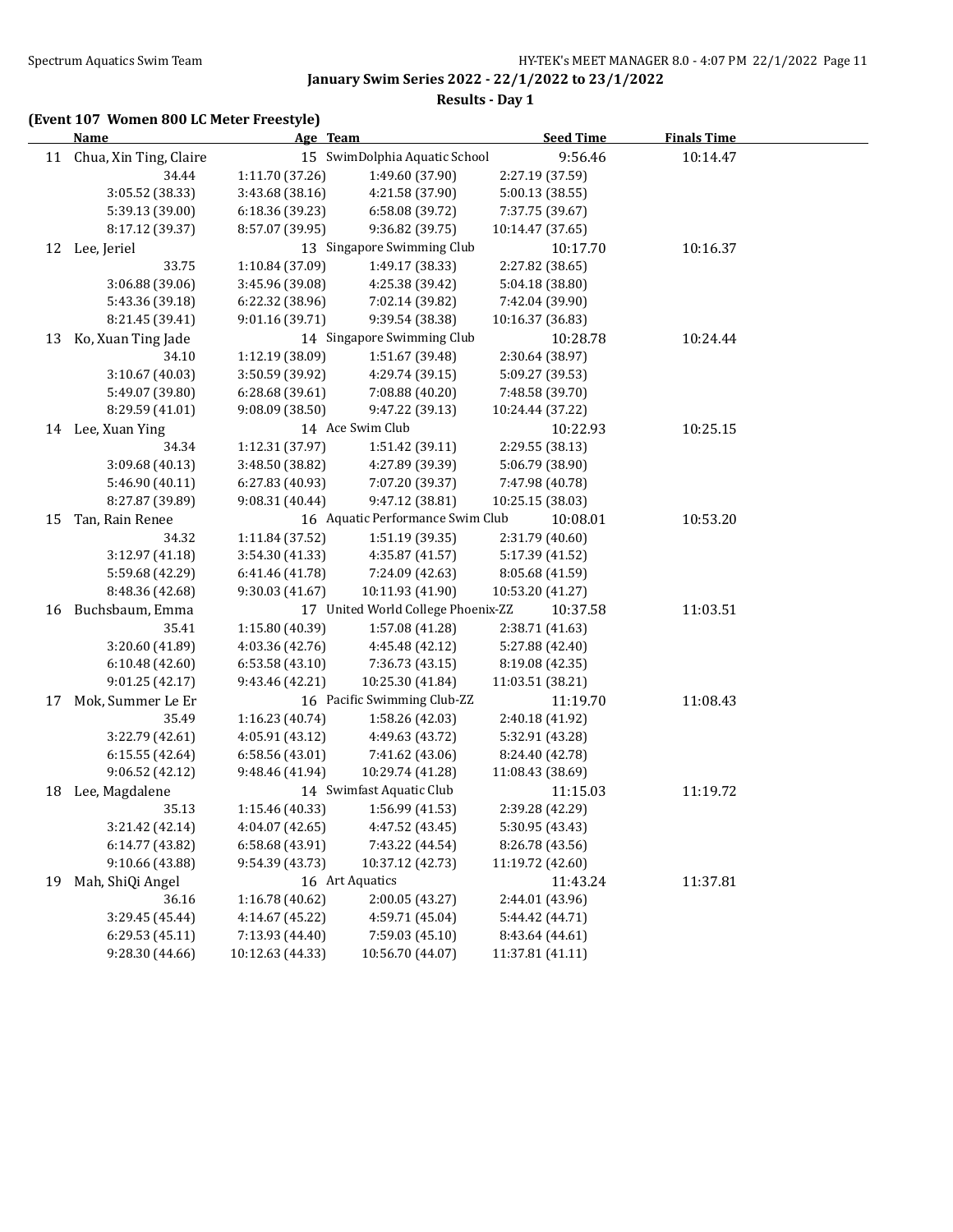**Results - Day 1**

### **Event 108 Men 800 LC Meter Freestyle**

|    | <b>Name</b>            | Age Team        |                                  | <b>Seed Time</b> | <b>Finals Time</b> |  |
|----|------------------------|-----------------|----------------------------------|------------------|--------------------|--|
|    | 1 Lim, Glen            |                 | 20 AquaTech Swimming             | 8:10.76          | 8:24.21            |  |
|    | 28.03                  | 58.60 (30.57)   | 1:30.00 (31.40)                  | 2:01.65 (31.65)  |                    |  |
|    | 2:33.49 (31.84)        | 3:05.35 (31.86) | 3:37.49 (32.14)                  | 4:10.09 (32.60)  |                    |  |
|    | 4:41.82 (31.73)        | 5:13.38 (31.56) | 5:45.34 (31.96)                  | 6:17.90 (32.56)  |                    |  |
|    | 6:50.59 (32.69)        | 7:23.62 (33.03) | 7:54.99 (31.37)                  | 8:24.21 (29.22)  |                    |  |
| 2  | Tan, Luke              |                 | 20 Elite Swim Swim               | 8:41.29          | 8:37.95            |  |
|    | 28.71                  | 1:00.34 (31.63) | 1:32.27 (31.93)                  | 2:04.63 (32.36)  |                    |  |
|    | 2:37.37 (32.74)        | 3:09.91 (32.54) | 3:42.37 (32.46)                  | 4:15.02 (32.65)  |                    |  |
|    | 4:47.59 (32.57)        | 5:20.34 (32.75) | 5:53.26 (32.92)                  | 6:26.34 (33.08)  |                    |  |
|    | 6:59.59 (33.25)        | 7:32.79 (33.20) | 8:05.74 (32.95)                  | 8:37.95 (32.21)  |                    |  |
| 3  | Chan, Bernard Ming Jun |                 | 18 Aquatic Performance Swim Club | 8:35.51          | 8:48.08            |  |
|    | 29.63                  | 1:01.85 (32.22) | 1:35.36 (33.51)                  | 2:08.54 (33.18)  |                    |  |
|    | 2:42.12 (33.58)        | 3:15.96 (33.84) | 3:49.63 (33.67)                  | 4:23.56 (33.93)  |                    |  |
|    | 4:57.40 (33.84)        | 5:31.28 (33.88) | 6:05.19 (33.91)                  | 6:38.95 (33.76)  |                    |  |
|    | 7:12.23 (33.28)        | 7:45.67 (33.44) | 8:18.62 (32.95)                  | 8:48.08 (29.46)  |                    |  |
| 4  | Tan, Jon Heng Sheldon  |                 | 17 AquaTech Swimming             | 8:49.65          | 8:55.48            |  |
|    | 29.52                  | 1:02.04 (32.52) | 1:35.67 (33.63)                  | 2:08.99 (33.32)  |                    |  |
|    | 2:42.75 (33.76)        | 3:16.65 (33.90) | 3:50.12 (33.47)                  | 4:24.17 (34.05)  |                    |  |
|    | 4:58.05 (33.88)        | 5:31.95 (33.90) | 6:06.03(34.08)                   | 6:39.99 (33.96)  |                    |  |
|    | 7:14.13 (34.14)        | 7:48.53 (34.40) | 8:22.65 (34.12)                  | 8:55.48 (32.83)  |                    |  |
| 5. | Chrisstoffels, Niels   |                 | 18 Nexus Swim Team-SI            | 9:23.10          | 8:56.58            |  |
|    | 28.62                  | 59.92 (31.30)   | 1:33.30 (33.38)                  | 2:06.97 (33.67)  |                    |  |
|    | 2:40.95 (33.98)        | 3:15.27 (34.32) | 3:49.68 (34.41)                  | 4:23.83 (34.15)  |                    |  |
|    | 4:58.66 (34.83)        | 5:33.26 (34.60) | 6:07.84 (34.58)                  | 6:42.38 (34.54)  |                    |  |
|    | 7:17.38 (35.00)        | 7:51.66 (34.28) | 8:25.51 (33.85)                  | 8:56.58 (31.07)  |                    |  |
|    | 6 Ko, Qi Hao Jayden    |                 | 16 Singapore Swimming Club       | 9:17.96          | 9:01.79            |  |
|    | 30.05                  | 1:03.09 (33.04) | 1:37.36 (34.27)                  | 2:11.36 (34.00)  |                    |  |
|    | 2:45.34 (33.98)        | 3:19.30 (33.96) | 3:53.98 (34.68)                  | 4:28.31 (34.33)  |                    |  |
|    | 5:02.73 (34.42)        | 5:37.51 (34.78) | 6:11.73 (34.22)                  | 6:46.12 (34.39)  |                    |  |
|    | 7:20.85 (34.73)        | 7:54.92 (34.07) | 8:28.71 (33.79)                  | 9:01.79 (33.08)  |                    |  |
| 7  | Oh, Rui Zhi Ritchie    |                 | 20 Aquatic Performance Swim Club | 8:29.76          | 9:05.79            |  |
|    | 30.44                  | 1:03.99 (33.55) | 1:39.02 (35.03)                  | 2:14.69 (35.67)  |                    |  |
|    | 2:47.96 (33.27)        | 3:21.83 (33.87) | 3:56.20 (34.37)                  | 4:30.84 (34.64)  |                    |  |
|    | 5:05.80 (34.96)        | 5:40.69 (34.89) | 6:15.47 (34.78)                  | 6:50.37 (34.90)  |                    |  |
|    | 7:24.76 (34.39)        | 7:58.87 (34.11) | 8:33.03 (34.16)                  | 9:05.79 (32.76)  |                    |  |
| 8  | Schmidt, Emil          |                 | 16 Nexus Swim Team-SI            | 9:20.65          | 9:11.05            |  |
|    | 29.19                  | 1:02.41 (33.22) | 1:36.74 (34.33)                  | 2:11.23 (34.49)  |                    |  |
|    | 2:46.11 (34.88)        | 3:20.93 (34.82) | 3:56.22 (35.29)                  | 4:31.51 (35.29)  |                    |  |
|    | 5:06.36 (34.85)        | 5:41.51 (35.15) | 6:16.59 (35.08)                  | 6:52.10 (35.51)  |                    |  |
|    | 7:27.35 (35.25)        | 8:02.31 (34.96) | 8:37.04 (34.73)                  | 9:11.05 (34.01)  |                    |  |
| 9. | Raju, Ashvin           |                 | 17 AquaTech Swimming             | 9:08.53          | 9:21.65            |  |
|    | 29.69                  | 1:03.22 (33.53) | 1:38.42 (35.20)                  | 2:13.82 (35.40)  |                    |  |
|    | 2:49.37 (35.55)        | 3:25.18 (35.81) | 4:01.27 (36.09)                  | 4:37.18 (35.91)  |                    |  |
|    | 5:13.05 (35.87)        | 5:49.47 (36.42) | 6:25.55 (36.08)                  | 7:01.66 (36.11)  |                    |  |
|    | 7:37.32 (35.66)        | 8:13.06 (35.74) | 8:48.40 (35.34)                  | 9:21.65 (33.25)  |                    |  |
| 10 | Ng, Caden Kyler        |                 | 14 Ace Swim Club                 | 9:17.19          | 9:21.81            |  |
|    | 29.90                  | 1:03.29 (33.39) | 1:37.66 (34.37)                  | 2:12.64 (34.98)  |                    |  |
|    | 2:47.89 (35.25)        | 3:23.85 (35.96) | 3:59.83 (35.98)                  | 4:35.77 (35.94)  |                    |  |
|    | 5:12.17 (36.40)        | 5:47.96 (35.79) | 6:24.02 (36.06)                  | 6:59.68 (35.66)  |                    |  |
|    | 7:36.01 (36.33)        | 8:12.27 (36.26) | 8:47.96 (35.69)                  | 9:21.81 (33.85)  |                    |  |
|    |                        |                 |                                  |                  |                    |  |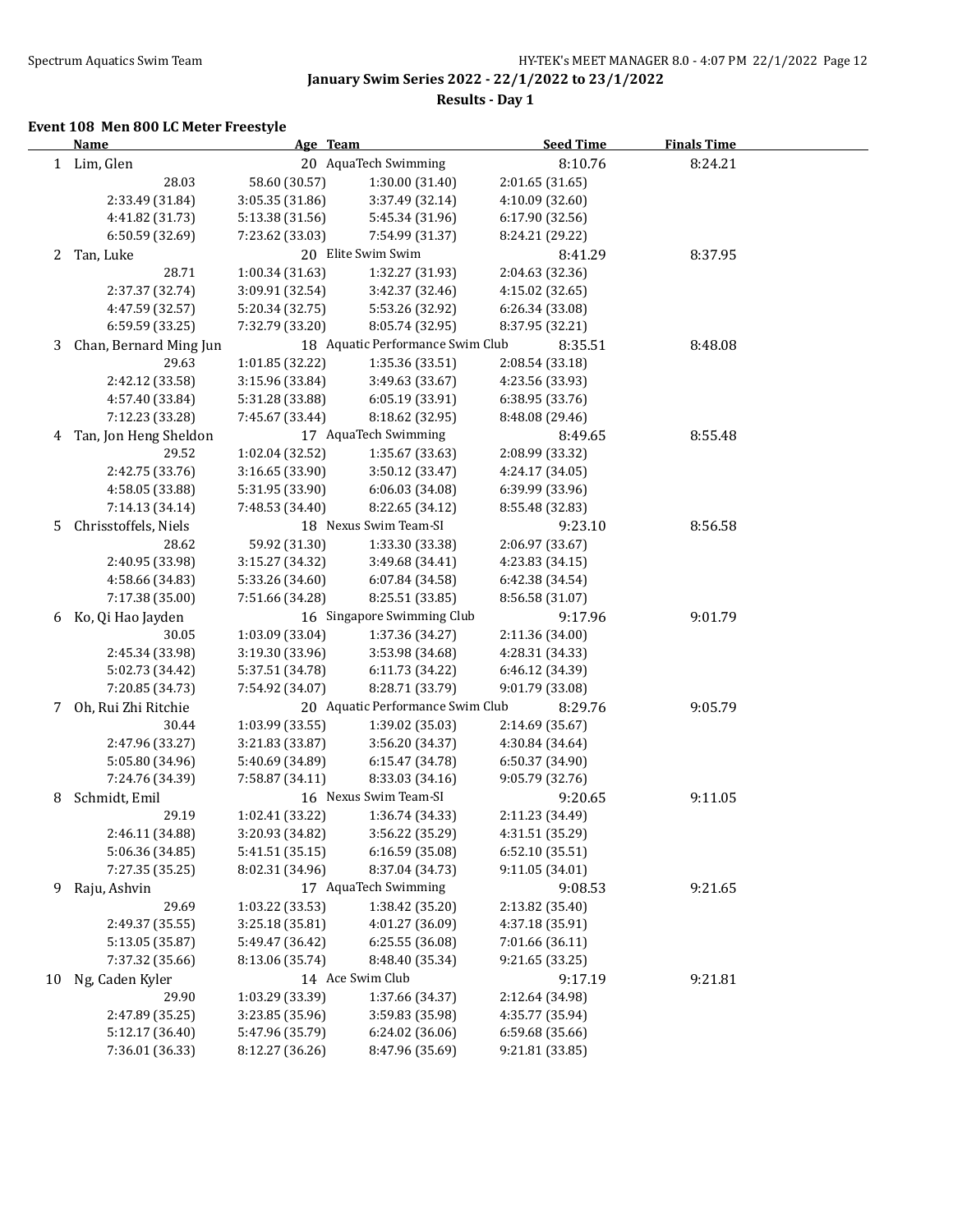## **Results - Day 1**

## **(Event 108 Men 800 LC Meter Freestyle)**

|    | <b>Name</b>              | Age Team        |                                 | <b>Seed Time</b> | <b>Finals Time</b> |  |
|----|--------------------------|-----------------|---------------------------------|------------------|--------------------|--|
|    | 11 Tang, Cheng Jun       |                 | 16 Chinese Swimming Club S'Pore | 9:27.50          | 9:23.62            |  |
|    | 29.53                    | 1:03.63 (34.10) | 1:39.07 (35.44)                 | 2:14.34 (35.27)  |                    |  |
|    | 2:50.00 (35.66)          | 3:25.80 (35.80) | 4:01.73 (35.93)                 | 4:37.98 (36.25)  |                    |  |
|    | 5:14.29 (36.31)          | 5:50.80 (36.51) | 6:27.37 (36.57)                 | 7:04.27 (36.90)  |                    |  |
|    | 7:40.40 (36.13)          | 8:16.88 (36.48) | 8:52.36 (35.48)                 | 9:23.62 (31.26)  |                    |  |
| 12 | Lim, Ryan Wei-Ming       |                 | 15 Singapore Swimming Club      | 9:25.38          | 9:24.44            |  |
|    | 30.50                    | 1:04.73 (34.23) | 1:41.27 (36.54)                 | 2:17.34 (36.07)  |                    |  |
|    | 2:53.70 (36.36)          | 3:29.22 (35.52) | 4:05.18 (35.96)                 | 4:40.90 (35.72)  |                    |  |
|    | 5:17.61 (36.71)          | 5:53.39 (35.78) | 6:29.74(36.35)                  | 7:05.27 (35.53)  |                    |  |
|    | 7:41.52 (36.25)          | 8:16.82 (35.30) | 8:51.40 (34.58)                 | 9:24.44 (33.04)  |                    |  |
| 13 | Lim, Cheng Yu            |                 | 15 SwimDolphia Aquatic School   | 9:48.83          | 9:26.35            |  |
|    | 32.14                    | 1:07.37 (35.23) | 1:43.25 (35.88)                 | 2:19.43 (36.18)  |                    |  |
|    | 2:55.52 (36.09)          | 3:31.71 (36.19) | 4:08.23 (36.52)                 | 4:45.00 (36.77)  |                    |  |
|    | 5:19.82 (34.82)          | 5:54.95 (35.13) | 6:30.93 (35.98)                 | 7:07.22 (36.29)  |                    |  |
|    | 7:42.12 (34.90)          | 8:17.28 (35.16) | 8:52.10 (34.82)                 | 9:26.35 (34.25)  |                    |  |
|    | 14 Leong, Wei Sheng, Ian |                 | 15 SwimDolphia Aquatic School   | 9:21.61          | 9:29.65            |  |
|    | 31.36                    | 1:05.37 (34.01) | 1:41.03 (35.66)                 | 2:16.40 (35.37)  |                    |  |
|    | 2:52.71 (36.31)          | 3:28.60 (35.89) | 4:04.70 (36.10)                 | 4:40.84 (36.14)  |                    |  |
|    | 5:17.16 (36.32)          | 5:52.83 (35.67) | 6:29.11 (36.28)                 | 7:05.05 (35.94)  |                    |  |
|    | 7:41.58 (36.53)          | 8:17.49 (35.91) | 8:54.21 (36.72)                 | 9:29.65 (35.44)  |                    |  |
| 15 | Cheah, Timothy           |                 | 14 Singapore Swimming Club      | 9:42.80          | 9:33.39            |  |
|    | 32.89                    | 1:07.95 (35.06) | 1:43.82 (35.87)                 | 2:20.18 (36.36)  |                    |  |
|    | 2:56.79 (36.61)          | 3:33.40 (36.61) | 4:10.27 (36.87)                 | 4:46.52 (36.25)  |                    |  |
|    | 5:22.22 (35.70)          | 5:58.41 (36.19) | 6:34.84 (36.43)                 | 7:11.81 (36.97)  |                    |  |
|    | 7:48.22 (36.41)          | 8:25.28 (37.06) | 9:01.93 (36.65)                 | 9:33.39 (31.46)  |                    |  |
|    | 16 Alldritt, Kai         |                 | 15 The American Club            | 9:46.52          | 9:37.14            |  |
|    | 31.12                    | 1:06.40 (35.28) | 1:42.12 (35.72)                 | 2:18.53 (36.41)  |                    |  |
|    | 2:55.04 (36.51)          | 3:31.14 (36.10) | 4:08.01 (36.87)                 | 4:45.45 (37.44)  |                    |  |
|    | 5:22.16 (36.71)          | 5:58.27 (36.11) | 6:34.68 (36.41)                 | 7:12.40 (37.72)  |                    |  |
|    | 7:48.71 (36.31)          | 8:25.74 (37.03) | 9:03.13 (37.39)                 | 9:37.14 (34.01)  |                    |  |
| 17 | Chan, Tedd Windsor       |                 | 13 Chinese Swimming Club S'Pore | 9:53.61          | 9:45.97            |  |
|    | 32.16                    | 1:08.25 (36.09) | 1:45.04 (36.79)                 | 2:22.04 (37.00)  |                    |  |
|    | 2:59.77 (37.73)          | 3:37.17 (37.40) | 4:14.46 (37.29)                 | 4:52.16 (37.70)  |                    |  |
|    | 5:30.12 (37.96)          | 6:07.27(37.15)  | 6:44.78 (37.51)                 | 7:21.85 (37.07)  |                    |  |
|    | 7:58.49 (36.64)          | 8:34.51 (36.02) | 9:11.64 (37.13)                 | 9:45.97 (34.33)  |                    |  |
|    | 18 Low, Kobe             |                 | 13 Chinese Swimming Club S'Pore | 10:12.24         | 9:46.60            |  |
|    | 33.48                    | 1:10.30 (36.82) | 1:46.59 (36.29)                 | 2:23.38 (36.79)  |                    |  |
|    | 3:00.49 (37.11)          | 3:37.48 (36.99) | 4:14.83 (37.35)                 | 4:52.28 (37.45)  |                    |  |
|    | 5:30.02 (37.74)          | 6:06.63(36.61)  | 6:43.99 (37.36)                 | 7:21.93 (37.94)  |                    |  |
|    | 7:58.88 (36.95)          | 8:36.07 (37.19) | 9:11.38 (35.31)                 | 9:46.60 (35.22)  |                    |  |
| 19 | El-Ansary, Lachlan       |                 | 15 Nexus Swim Team-SI           | 9:41.96          | 9:47.42            |  |
|    | 30.61                    | 1:04.48 (33.87) | 1:40.41 (35.93)                 | 2:16.75 (36.34)  |                    |  |
|    | 2:54.28 (37.53)          | 3:30.80 (36.52) | 4:08.83 (38.03)                 | 4:45.31 (36.48)  |                    |  |
|    | 5:23.47 (38.16)          | 6:00.76 (37.29) | 6:39.11 (38.35)                 | 7:16.98 (37.87)  |                    |  |
|    | 7:55.59 (38.61)          | 8:33.99 (38.40) | 9:12.25 (38.26)                 | 9:47.42 (35.17)  |                    |  |
| 20 | Tan, Benjamin            |                 | 13 Chinese Swimming Club S'Pore | 10:24.85         | 9:51.75            |  |
|    | 33.26                    | 1:09.53 (36.27) | 1:47.00 (37.47)                 | 2:23.71 (36.71)  |                    |  |
|    | 3:01.67 (37.96)          | 3:39.25 (37.58) | 4:16.65 (37.40)                 | 4:54.50 (37.85)  |                    |  |
|    | 5:31.66 (37.16)          | 6:08.30 (36.64) | 6:46.32 (38.02)                 | 7:23.85 (37.53)  |                    |  |
|    | 8:01.82 (37.97)          | 8:39.78 (37.96) | 9:16.07 (36.29)                 | 9:51.75 (35.68)  |                    |  |
|    | 21 Wu, Yang Zhi Wayne    |                 | 16 Chinese Swimming Club S'Pore | 9:51.12          | 9:55.43            |  |
|    | 31.08                    | 1:07.76 (36.68) | 1:44.53 (36.77)                 | 2:21.84 (37.31)  |                    |  |
|    | 2:58.81 (36.97)          | 3:36.49 (37.68) | 4:14.76 (38.27)                 | 4:52.29 (37.53)  |                    |  |
|    | 5:30.83 (38.54)          | 6:08.54 (37.71) | 6:46.18 (37.64)                 | 7:24.68 (38.50)  |                    |  |
|    | 8:03.42 (38.74)          | 8:41.47 (38.05) | 9:19.46 (37.99)                 | 9:55.43 (35.97)  |                    |  |
|    |                          |                 |                                 |                  |                    |  |